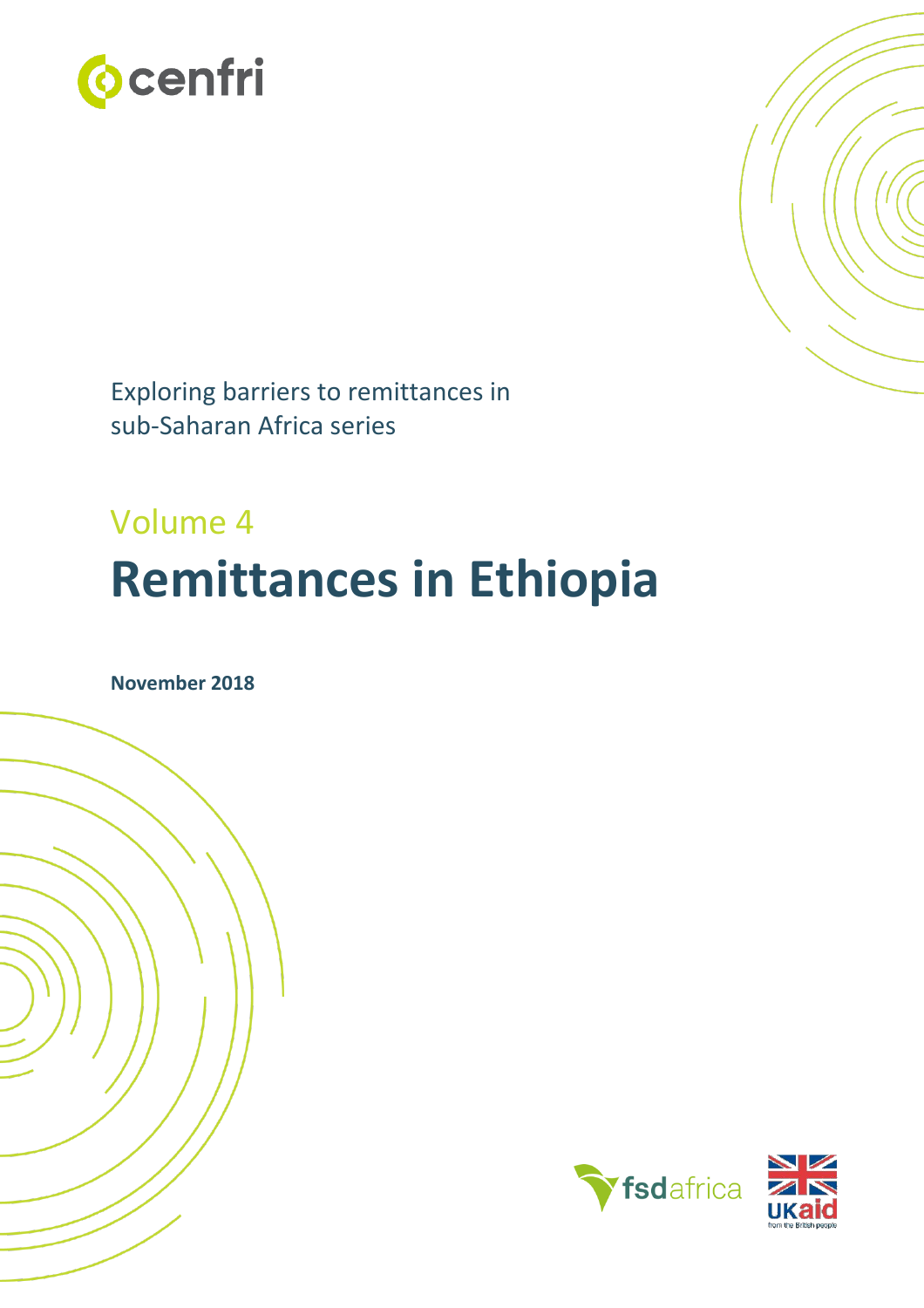

### **Authors**

**Barry Cooper**

**Antonia Esser**

### **Centre for Financial Regulation & Inclusion**

Tel. +27 21 913 9510 Email: info@cenfri.org The Vineyards Office Estate Farm 1, Block A 99 Jip de Jager Drive Bellville, 7530 South Africa

PO Box 5966 Tygervalley, 7535 South Africa

www.cenfri.org

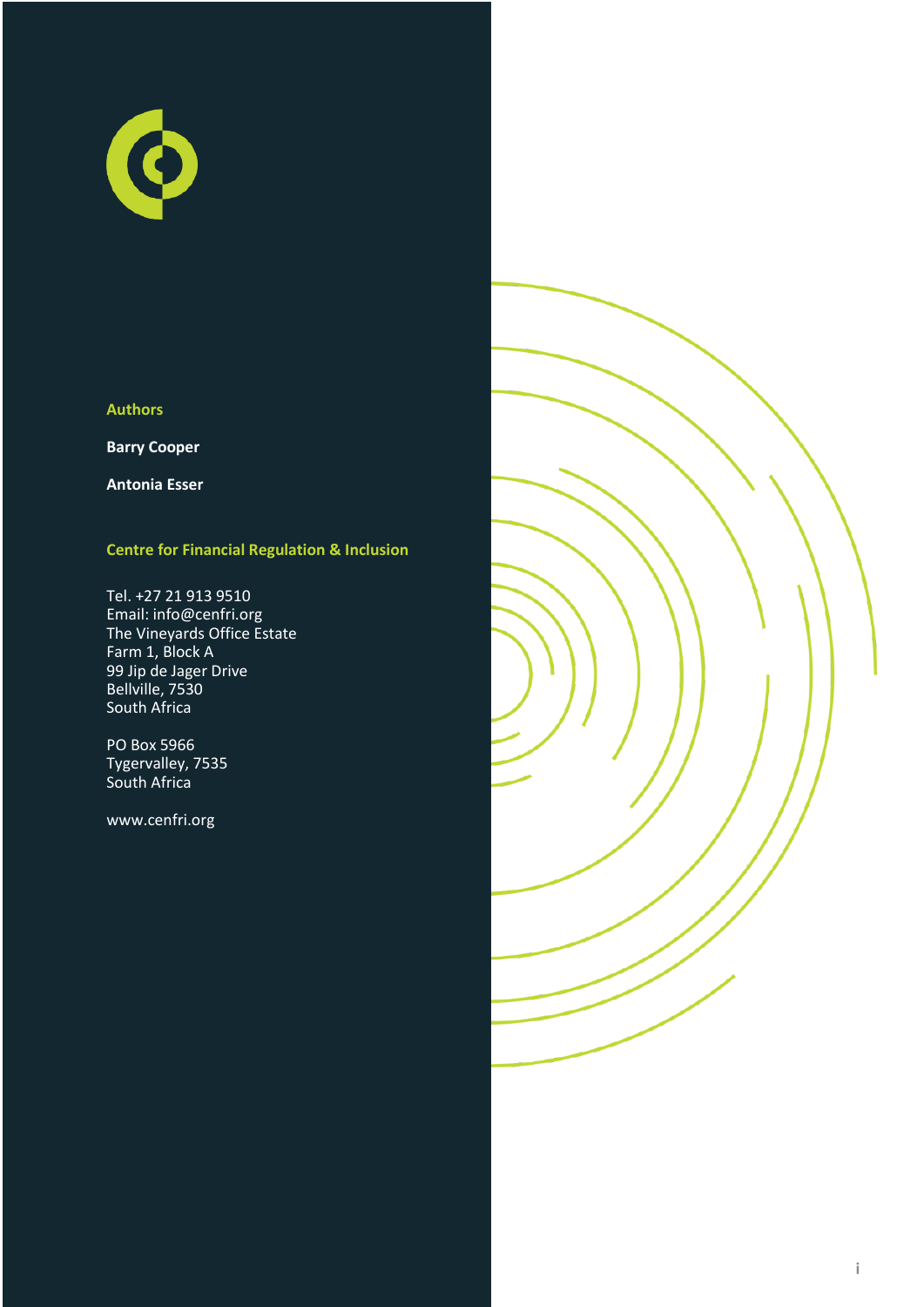# <span id="page-2-0"></span>Table of contents

| $\mathbf{1}$ . |  |  |  |  |  |
|----------------|--|--|--|--|--|
| 2.             |  |  |  |  |  |
| 2.1.           |  |  |  |  |  |
| 2.2.           |  |  |  |  |  |
| 2.3.           |  |  |  |  |  |
| 2.4            |  |  |  |  |  |
| 3.             |  |  |  |  |  |
| 3.1.           |  |  |  |  |  |
| 3.2.           |  |  |  |  |  |
| 3.3.           |  |  |  |  |  |
| 3.4.           |  |  |  |  |  |
| 4.             |  |  |  |  |  |
|                |  |  |  |  |  |

### List of figures

| Figure 1. Ethiopian documented migrant stocks abroad and top 10 countries sending |  |
|-----------------------------------------------------------------------------------|--|
|                                                                                   |  |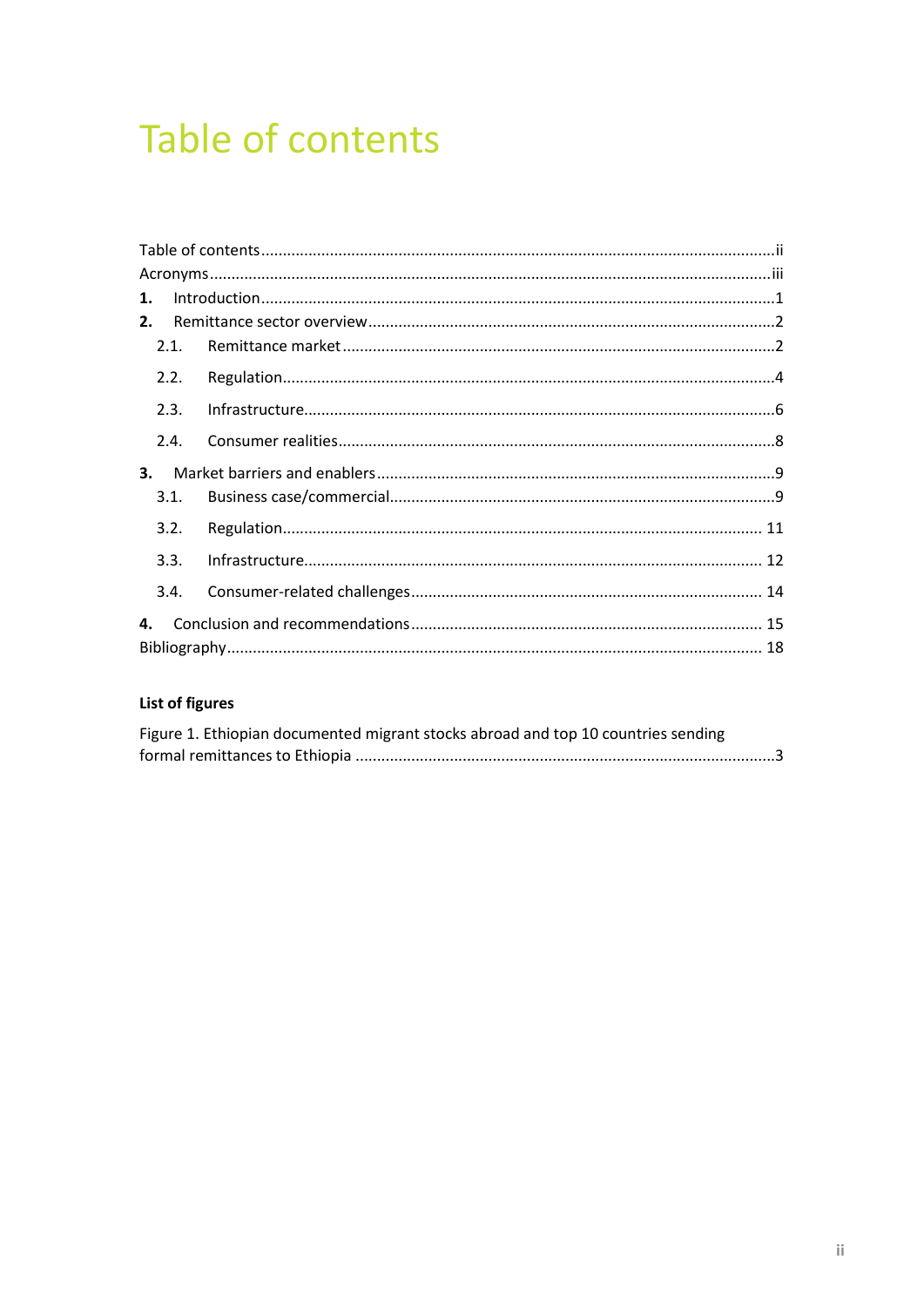## <span id="page-3-0"></span>Acronyms

| ACH          | automated clearing house                                           |
|--------------|--------------------------------------------------------------------|
| AML/CFT      | anti-money laundering and the combating the financing of terrorism |
| <b>ATM</b>   | automated teller machine                                           |
| <b>CDD</b>   | customer due diligence                                             |
| <b>CORE</b>  | centralised online real-time and electronic                        |
| <b>EATS</b>  | Ethiopian automated transfer system                                |
| <b>EFT</b>   | electronic funds transfer                                          |
| ESAAMLG      | Eastern and Southern Africa anti-money laundering group            |
| <b>FATF</b>  | financial action task force                                        |
| <b>IMF</b>   | international monetary fund                                        |
| <b>KYC</b>   | know your customer                                                 |
| <b>MCIT</b>  | ministry of communications and information technology              |
| <b>MFI</b>   | microfinance institution                                           |
| <b>MMO</b>   | mobile money operator                                              |
| <b>MNO</b>   | mobile network operator                                            |
| <b>MTO</b>   | money transfer operator                                            |
| <b>NBE</b>   | national bank of Ethiopia                                          |
| <b>NFIS</b>  | national financial inclusion strategy                              |
| <b>NID</b>   | national ID                                                        |
| <b>OTC</b>   | over-the-counter                                                   |
| <b>POS</b>   | point of sale                                                      |
| <b>RSP</b>   | remittance service provider                                        |
| <b>RTGS</b>  | real-time gross settlement                                         |
| <b>SDG</b>   | sustainable development goals                                      |
| <b>SSA</b>   | sub-Saharan Africa                                                 |
| <b>SWIFT</b> | society for worldwide interbank financial telecommunication        |
| <b>USD</b>   | <b>US Dollar</b>                                                   |

| <b>Key definitions</b>                   |                                                                                                                                                  |  |  |  |
|------------------------------------------|--------------------------------------------------------------------------------------------------------------------------------------------------|--|--|--|
| Mobile money operator (MMO):             | A licensed mobile money service provider that develops and<br>deploys financial services through mobile phones and<br>mobile telephone networks. |  |  |  |
| Mobile network operator (MNO):           | A company that has a government-issued licence to provide<br>telecommunications services through mobile devices.                                 |  |  |  |
| Remittance service provider (RSP):       | An entity providing services that enable the transfer of<br>remittance funds.                                                                    |  |  |  |
| Source: Authors' own based on AFI (2013) |                                                                                                                                                  |  |  |  |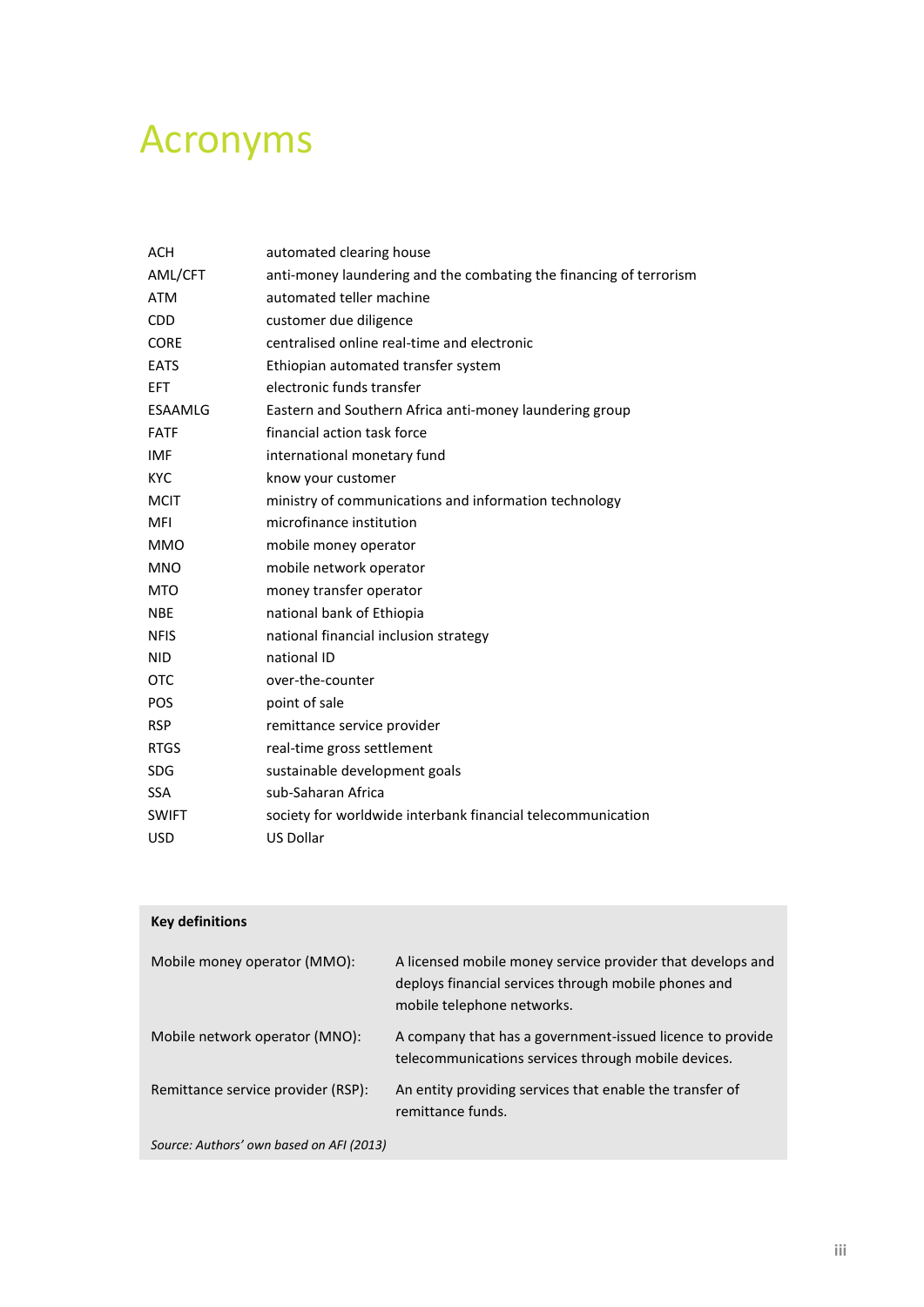## About the barriers to remittances in SSA series

At the time of writing, the average cost of remittances to sub-Saharan Africa (SSA) was 9% of the value of the transaction, compared to the global average of 6.9% (World Bank, 2018). Informal flows are rife, especially in SSA, and the trend is increasing in many corridors. High amounts of informal remittances, coupled with the high cost of formal remittances are indicative of a formal market that is not functioning optimally to serve people's needs. The G20 and the Sustainable Development Goals (SDGs) made it an explicit target to reduce the price to between three and five percent of the transaction value. However, a fine balance needs to be struck between lowering the cost and keeping remittance business profitable for providers, especially in hard to reach areas, so that access for rural consumers is not compromised. To do so, there needs to be an understanding of the market impediments preventing formal costs from decreasing and hindering access for consumers.

This note is the fourth in a series of seven notes that explores the barriers to remittances in SSA to conclude on what is required to enable the formal market to fulfil its true potential.

The series is organised as follows:

- Volume 1 provides an overview of key remittance corridors in SSA, from the perspective of both the receiving and sending countries. It analyses the correlation between migration and remittances and introduces a categorisation of countries.
- Volume 2 outlines and ranks the market barriers to the efficient flow of remittances in SSA, drawn from existing literature and in-depth stakeholder interviews.
- Volumes 3 to 6 explore how the barriers manifest in the region by presenting four country case studies from SSA: Uganda, Ethiopia, Nigeria and Côte d'Ivoire.
- Volume 7 draws conclusions and recommendations for SSA on how to overcome the barriers to reduce informality and costs without compromising access in the region.

This note explores the state of the remittance sector in Ethiopia and unpacks the key barriers and enablers to the development of the formal remittances market, drawing on incountry stakeholder consultations from October 2017 and desktop research.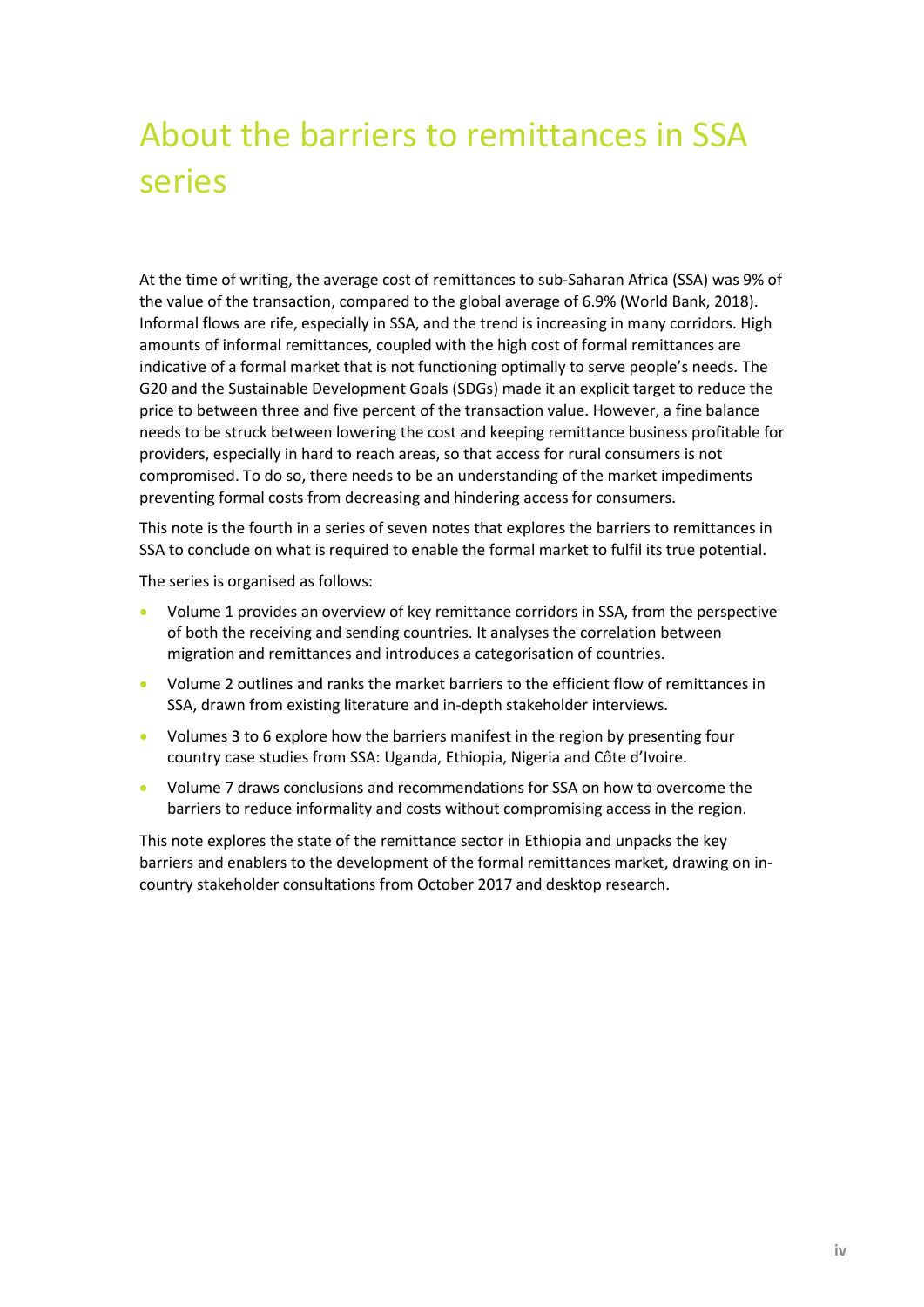# <span id="page-5-0"></span>**1.** Introduction

*A lifeline for households.* Remittances are non-reciprocal transfers of money from an individual or household in one place to another individual or household in another place<sup>1</sup> (Hougaard, 2008). They can take many forms but are typically associated with working migrants that send regular amounts of money to support their families and communities back home. The advantage of these payments is that they usually flow directly into the hands of households, which increases household income and reduces the likelihood of households falling into poverty (International Organisation for Migration, 2005). This monetary support has positive effects on both education and health outcomes, and it has been shown to support human capital development particularly in children (Gupta and Pattillo, 2009; Hassan, et al., 2017).

*Loyal diaspora ensures steady, largely informal, remittance inflows.* Volume 1 of this series ("Where are the flows?") revealed the array of countries Ethiopia receives remittances from. The diaspora remains closely tied to home even after many years abroad and sends an increasing number of funds to support families and friends. Data estimates of both the formal and informal remittance sector vary immensely yet all state that the majority of remittances enter the country informally. While formal remittance prices are below the average for SSA, they remain above the SDG target (the average cost is 6.7% from the most prominent countries in terms of flows). This report is therefore aimed at understanding the market conditions for remittances: what drives the high rate of informality and what are the cost drivers for providers?

*Case study outline.* This case study outlines the barriers and enablers of remittances in Ethiopia. It is organised as follows:

- Section 2 introduces the remittance sector in the country, including remittance flows, the actors, the regulatory framework, and the infrastructure underpinning money transfers.
- Section 3 discusses the country-specific remittance barriers and enablers in terms of business case, regulation, infrastructure and consumer-facing elements.
- Section 4 offers recommendations and conclusions for actors already active in the market and for those who wish to enter.

Remittances can be "domestic", meaning the sender and receiver of the remittances are within the same country (but still in disparate locations), or "international", meaning that the sender transfers money from one country to a recipient in another country (Hougaard, 2008).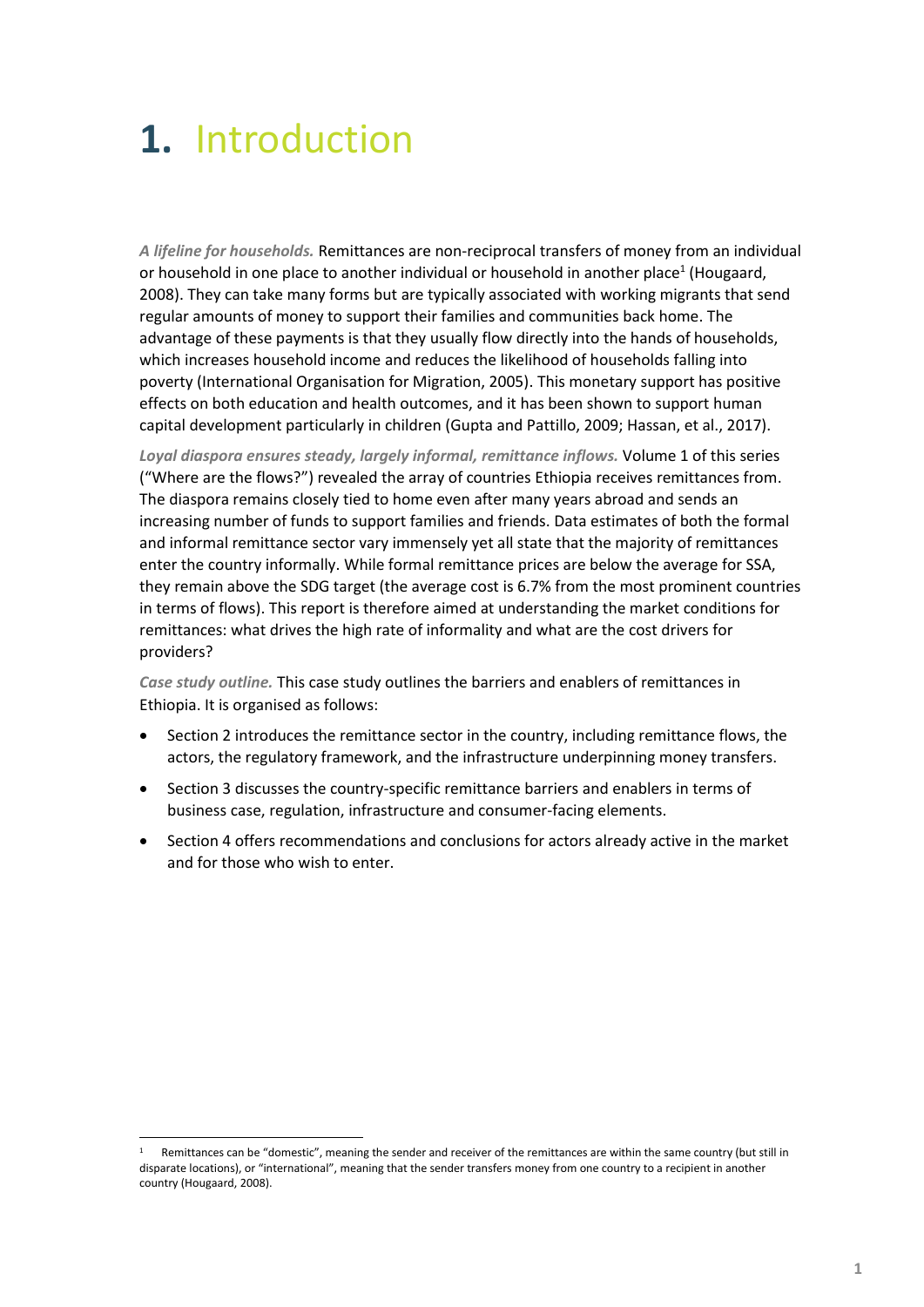# <span id="page-6-0"></span>**2.** Remittance sector overview

### <span id="page-6-1"></span>**2.1. Remittance market**

*Ethiopia is a net recipient of remittances; high informality.* Remittance estimates for Ethiopia vary substantially*:* net remittance flows in Ethiopia according to World Bank remittance figures for 2016 stood at USD742 million, with USD772 flowing into the country and only USD 30 million flowing out (World Bank, 2017).The National Bank of Ethiopia (NBE), however, estimated private individual transfers into Ethiopia to be over USD4.4 billion in the 2016/2017 financial year, a nearly six-fold difference. Outflows were estimated to be around USD60 million (NBE, 2017a)<sup>2</sup>. Despite the large discrepancy between sources, it is clear that Ethiopia's remittance inflows are a significant contributor to the economy. Outflows are subject to tight capital controls, making Ethiopia a clear net recipient of remittances. Inflows would be substantially higher, should it be possible to count informal flows. Informal inflows into the country are estimated to be as high as 78% in some corridors (Isaacs, 2017). They mainly involve sending cash with family and friends or happen on the back of trade payments that are offset without money ever crossing borders (Stakeholder interviews, 2017).

*Dispersed diaspora requires multitude of operational corridors.* Ethiopia has a large diaspora abroad<sup>3</sup>. The World Bank estimates that there are Ethiopians living in 85 different countries<sup>4</sup>. Given the widespread diaspora, many corridors need to be operational and need to cater for a diverse set of needs, payment channels and instruments.

*[Figure 1](#page-7-0)* shows the distribution of Ethiopian migrants<sup>5</sup> as well the top ten countries that sent remittance to Ethiopia in 2017:

 $\overline{a}$ 

<sup>&</sup>lt;sup>2</sup> Part of the irregularity in reported data may stem from the vast informal market, which NBE includes in their estimates. In addition, however, the NBE measures the inflows differently to the World Bank, which highlights the difficulty of finding one reliable data source (Isaacs, 2017).

<sup>&</sup>lt;sup>3</sup> Ethiopians in the diaspora have strong ties to their home country, which has suffered a range of political and economic crises. The first wave of migrants was exiled in the US while studying after the Ethiopian Revolution in 1974; they refused to give up citizenship in the hope that this status would be temporary. The second wave of migration occurred between 1980 and 1991 where many left due to the tumultuous political regime. A large proportion of skilled Ethiopians is estimated to have migrated to the US and other economically attractive destinations during that time; many refugees crossed the border into Sudan. The third wave of migration occurred post 1991 until today, due to the ongoing conflict with Eritrea and the continuously difficult economic and political situation. Many relatively unskilled Ethiopians settled in the Middle East (a large percentage of which are women who are taking up domestic work) but migration continues to the Western developed world as well (Lencho, 2017).

<sup>4</sup> Such diverse migration from the continent is currently only topped by the diaspora of Nigeria, South Africa and Ghana.

<sup>&</sup>lt;sup>5</sup> The graph only captures countries with at least 1,000 documented Ethiopian migrants.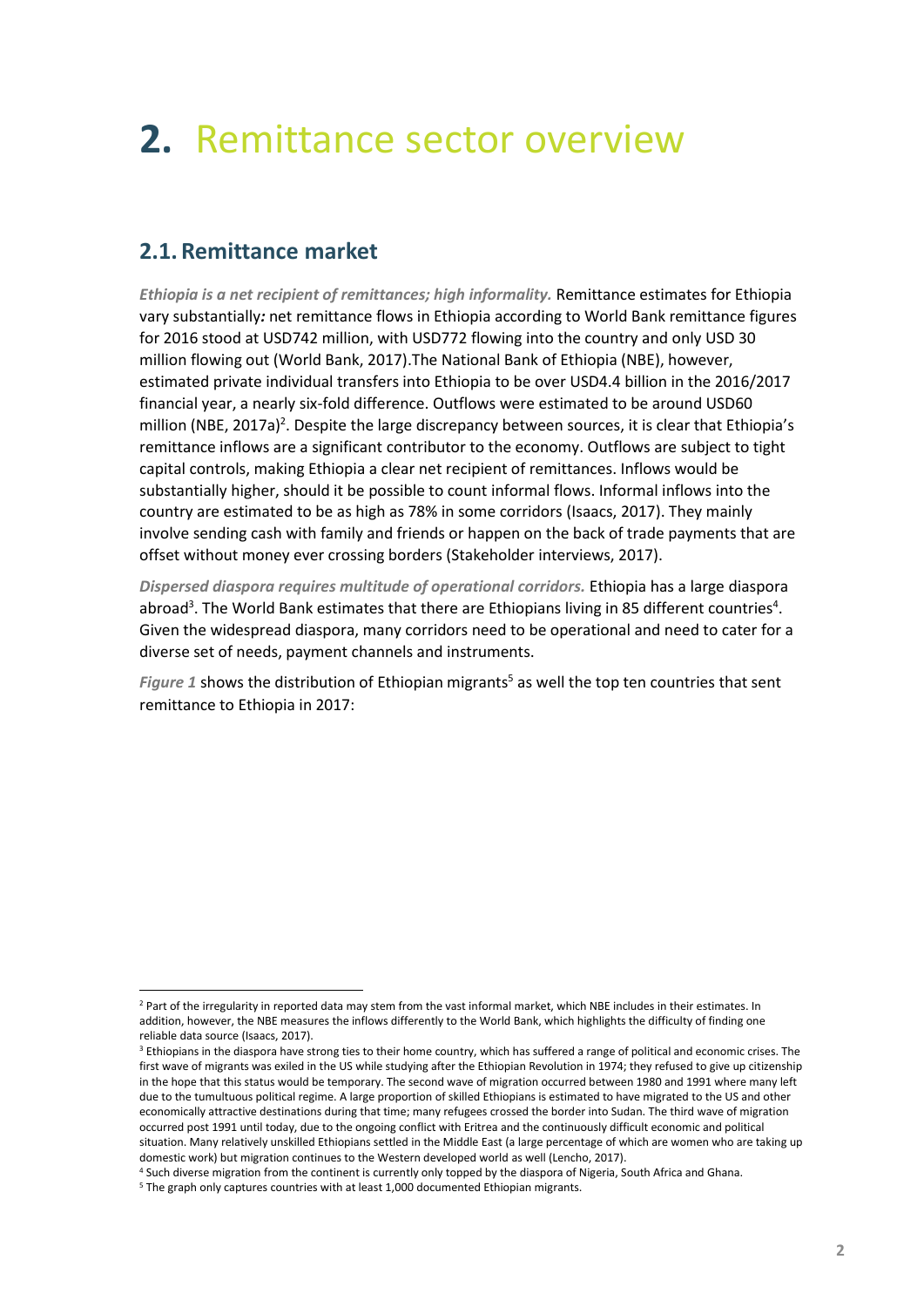

<span id="page-7-0"></span>**Figure 1. Ethiopian documented migrant stocks abroad and top 10 countries sending formal remittances to Ethiopia**

*Source: World Bank, 2017*

*Most formal remittances come from outside Africa.* The USA, Saudi Arabia, Israel and neighbouring Sudan account for most Ethiopians abroad. With the exception of Sudan, these countries also account for the majority of formal inflows into Ethiopia. Around 82% of Ethiopian migrants lived outside of Africa in 2017 and only 9% of formal inflows were received from Africa. Yet, there is anecdotal evidence of large informal flows from African and Middle Eastern countries that are not reflected here. Estimates suggest that there are currently around 750,000 undocumented Ethiopians in Saudi Arabia and around 250,000 undocumented Ethiopians living in South Africa. Given the money transfer laws that only allow documented migrants access to formal money transfer services in those countries, informality remains the only available channel for many (Stakeholder interviews, 2017).

*Major host of refugees.* Ethiopia hosted close to 900,000 refugees at the start of 2018 - the second largest host in Africa after Uganda. Most refugees come from South Sudan, Eritrea and Somalia and the trend is increasing given Ethiopia's continued open door policy for refugees and the ongoing conflict in the region (UNHCR, 2018). Many refugees rely on remittances from their home countries and tend to have to travel far distances to access the remittances within Ethiopia (Vargas-Silva, 2016). The rising number of refugees requires suitable remittance solutions to serve this vulnerable yet economically active customer segment.

*Virtually all formal remittances are handled OTC by banks, MTOs and MFIs.* Banks and money transfer operators (MTOs) facilitate the bulk of formal remittance inflows into Ethiopia. MTOs are legally required to handle foreign exchange transactions through commercial banks, which are required to pay out cash to the recipients in local currency. In 2016, 40 MTOs operated in the country, yet the market is dominated by just five of them. The MTOs operate in partnership with two state-owned and 16 private banks via over-the counter (OTC) services (Gaukler, 2016). In terms of domestic remittances, Findex (2017) states that 24% of adults sent or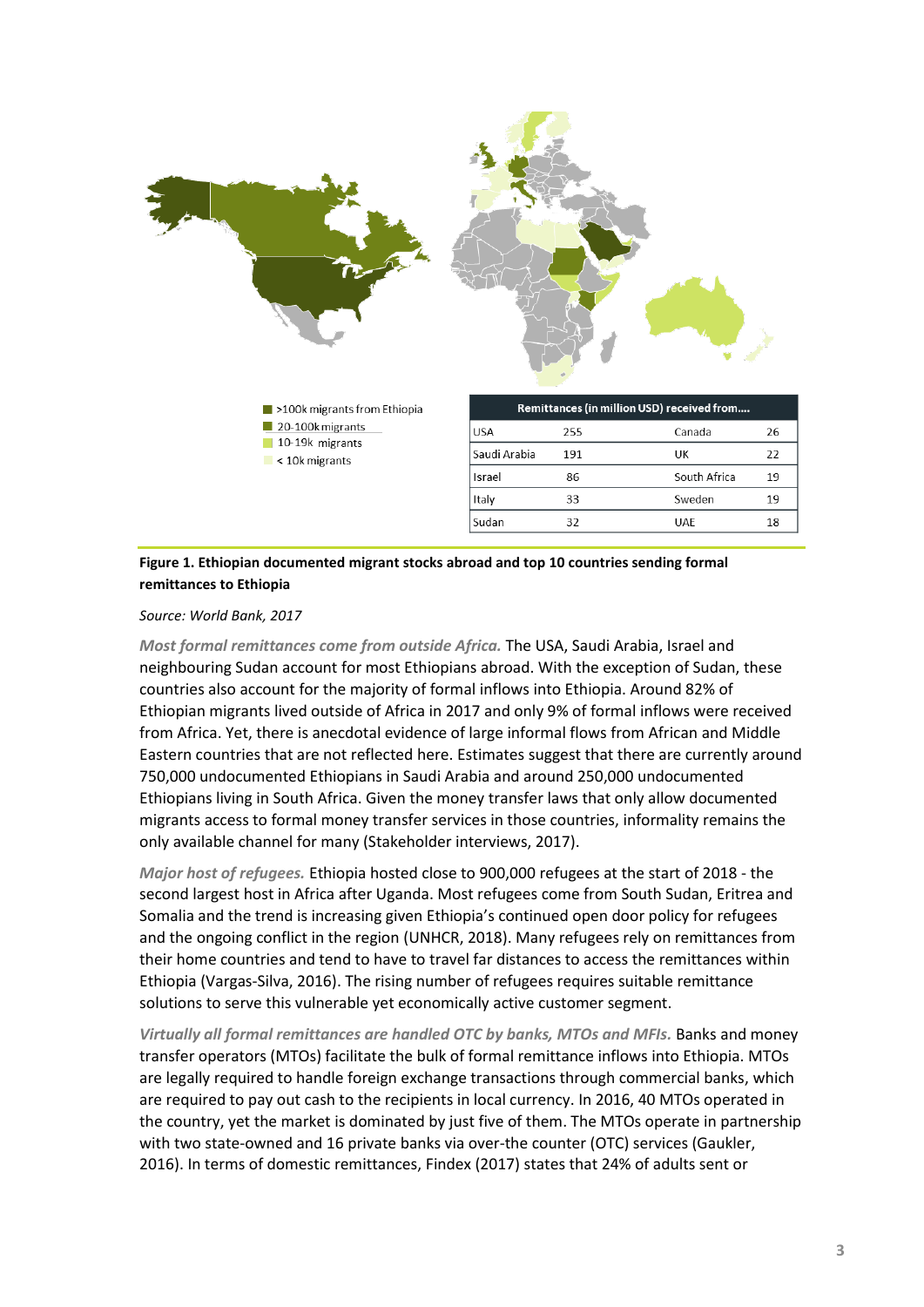received domestic remittances during the past year. The majority of these remittances were sent/received via a bank or microfinance institution (MFI) (59% of remitters), followed by inperson or cash (40% of remitters). Less than 1% of remitters stated that they had sent or received remittances via a mobile phone<sup>6</sup>. This means that essentially all remittances services, both cross-border and domestic, are conducted via OTC services or in person.

*Varying remittance prices depending on corridor and channel.* The average cost to send USD200 from either the USA, UK, Saudi Arabia or Italy to Ethiopia is 6.7% of the transfer amount<sup>7</sup> (World Bank, 2018). All four corridors are serviced by an array of providers who charge varying fees. The cheapest provider in Italy charges 1.8%, while the most expensive costs 19.2%. A similar picture emerges for the UK. Average costs from the USA and Saudi Arabia are 3.7% and 4.3%, respectively. Especially in the USA corridor, competition is high. The average cost of sending remittances into Ethiopia is lower than that of other SSA countries. Yet the low penetration of financial access points forces especially rural recipients in Ethiopia to travel far to pick up the cash (Stakeholder interview, 2017). This is discussed in more detail in Sectio[n 2.3.](#page-10-0)

## <span id="page-8-0"></span>**2.2. Regulation**

This section focuses on the regulatory background to conduct remittance services in Ethiopia. It highlights the regulation around licensing, government policies, currency, know-your-customer (KYC) requirements and anti-money laundering.

*Tightly controlled financial sector.* Financial liberalisation only occurred in 1992 after 17 years of Socialist central planning and the nationalisation of financial institutions. While private banking institutions are gradually gaining market share from the dominant public bank (Commercial Bank of Ethiopia), progress is slow: the central bank (the NBE) remains in tight control of many aspects of the financial system. The financial sector remains shallow and is reserved for local investors, who are protected from global competition (Geda, et al., 2017). A policy emphasis on gradual liberalization translates into close scrutiny by the NBE of any innovative market solutions (Geda, 2006).

*Bank-led regulatory framework.* The NBE licenses, regulates and oversees banks and MFIs. Comparatively few regulations<sup>8</sup> govern the remittance sector compared to other SSA countries, such as Nigeria. Further details are discussed below:

- **Cross-border remittances.** Only local banks are eligible to conduct cross-border remittances services. All non-bank RSPs, such as international and local MTOs, need to enter into partnerships with banks and exclusive partnership agreements are prohibited since 2009. The only other organisations allowed to conduct cross-border transfers are Ethiopian Airlines and Ethiopian Shipping Lines.
- **Domestic remittances.** Banks, MFIs, the post office and mobile money operators (MMOs) in partnership with banks or MFIs are allowed to conduct domestic remittances.

<sup>6</sup> Two mobile money providers (MMOs) licensed by the Ministry of Communications and Information Technology (MCIT) provide cash-in/cash-out services and domestic person-to-person (P2P) transfers backed by bank accounts in partnerships with MFIs. Their uptake is increasing with a combined number of around 800,000 accounts (IFC, 2016). While the remittances flowing through this system are much smaller than in most other African countries, they are expected to increase. Ethio Telecom's M-BIRR already handles government social payments for over 750,000 households, increasing financial inclusion through the mobile phone and P2P transfer volumes are expected to grow (Rees, 2018, Stakeholder interviews, 2017).

<sup>7</sup> Average for second quarter of 2018.

<sup>8</sup> Namely, the 2006 Provisions for International Remittance Services Directive and the 2012 Mobile and Agent Banking Service Directive.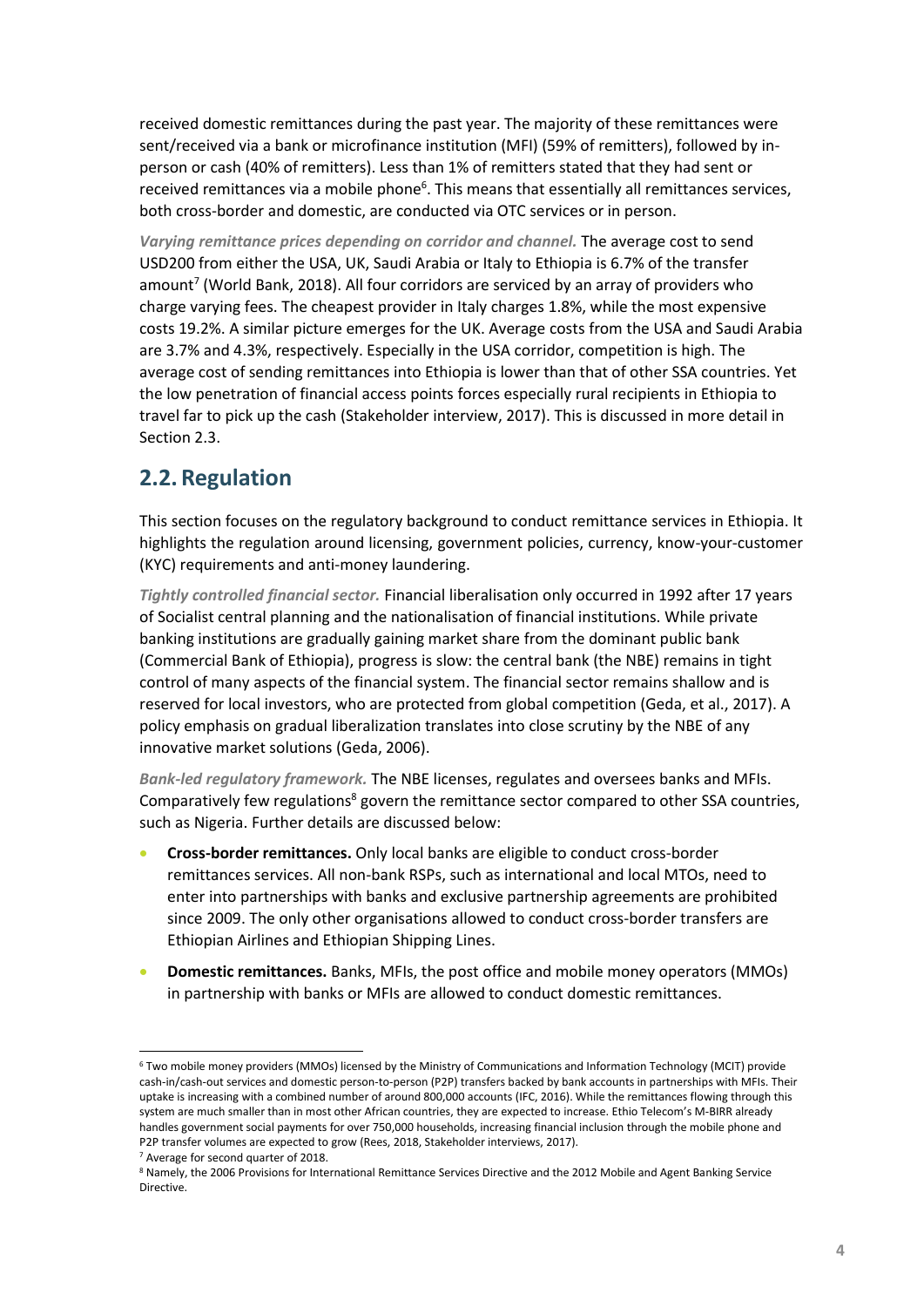- **Mobile money.** Only licensed banks and MFIs are permitted to provide mobile banking services and require approval by the NBE before starting operations. All other players must partner with a licensed provider, i.e. a bank or MFI. The services are only permitted within Ethiopia. Mobile transactions are limited to ETB6,000 (around USD212) daily, which seriously impacts the uptake by traders according to stakeholders. No e-money license exists, and cross-border mobile money is prohibited. The Ministry of Communications and Information Technology (MCIT) is responsible for regulating and supervising payment service providers, as they are classified as value-added services rather than financial service providers. These include the two licensed MMOs that are not seen as financials service providers but rather as technical service providers.
- **Agent banking.** Banks and MFIs may use agents, which need to be a registered commercial business and need to be approved by the regulator. In order to become agents, a merchant, for example, must have a business license and audited financial statements. The vast majority of merchants especially in rural areas do not operate as registered businesses (Stakeholder interviews, 2018). Agents may open mobile money and savings accounts, perform KYC, and conduct cash in/out services. If the mobile network operator (MNO) wants to become a mobile money agent or partner with a bank/MFI, it needs the approval of the MCIT (IFC, 2016). The financial institutions are responsible for oversight of their agents, to ensure that they conduct transfers in real time, and must report on the activities of their agents.
- **KYC regulation.** Under the customer due diligence (CDD) directive<sup>9</sup>, the NBE is responsible for ensuring that financial institutions fulfill know-your-customer (KYC) requirements. These include proof of identity and proof of address. While proof of identity is required for all OTC remittance transactions, proof of address is only required to open a bank account or obtain a sim card.

*Remittances benefit from policy drive for inclusion and stability.* The Ethiopian government has committed to financial inclusion and economic stability through a number of plans, including the Growth and Transformation (GTP) plan 2015-2019, the National Financial Inclusion strategy (2016), the Maya declaration (2011) and the Diaspora policy (2006 and 2013). A number of the strategies pursued under these plans support the development of the remittances market. Notably, government has committed to the expansion of financial access points and has mandated banks to roll-out new brick-and-mortar branches annually. Furthermore, government strives to attract foreign capital by classifying Ethiopians abroad as domestic investors, able to open local bank accounts from overseas.

*Protectionist foreign exchange policy and overvalued currency lead to higher informality in remittances.* The NBE follows a closed capital account policy to maintain the stability of the economy in view of the serious foreign exchange shortage in the country. It is illegal to send money out of Ethiopia unless for specified reasons that are tracked by the NBE; these do typically not include remittances. USD is the most common currency of denomination for crossborder remittances transferred to Ethiopia. However, remittances must always be paid out in Birr when received as cash, although they can be held locally in foreign currency accounts subject to limitations on maximum- or minimum-balance amounts (Geda & Irving, 2012). The NBE issues a daily fixed exchange rate and buys all foreign currency. The general consensus is that the Birr is severely overvalued, leading to an extensive shadow market for foreign exchange and hence a higher uptake of informal remittance mechanisms (Geda, et al., 2017, FSDA, 2017).

<sup>9</sup> Customer Due Diligence of Banks, Directives No. SBB/46/2010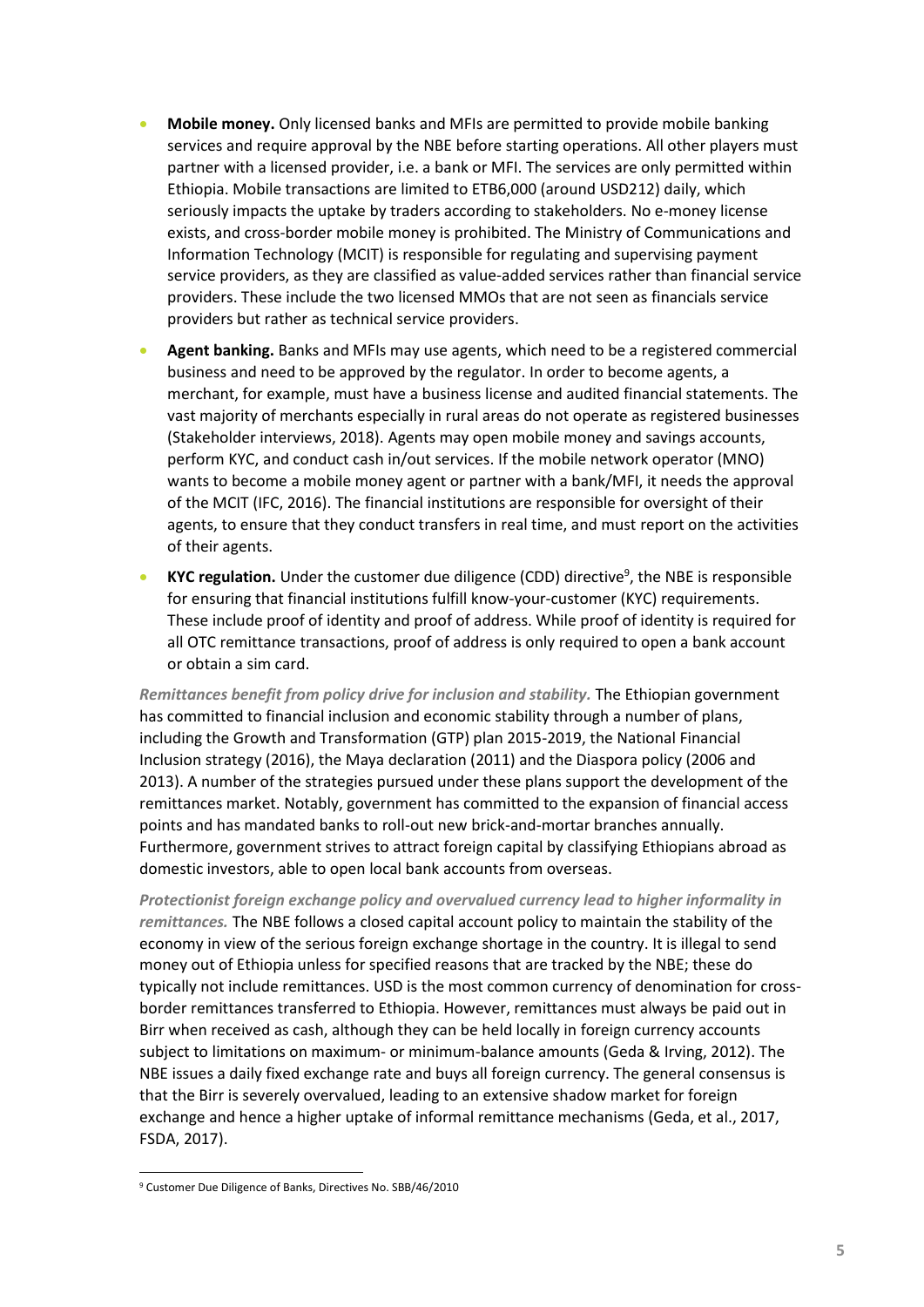*AML/CFT not yet aligned to risk.* Ethiopia joined the Eastern and Southern Africa Anti-Money Laundering Group (ESAAMLG) in August 2013 and has a relatively robust anti-money laundering and the combatting of terrorist financing (AML/CFT) legal framework, effective since 2009. However, as of 2015, there appeared to be no clear and comprehensive understanding of national AML/CFT risk that informs government action. The risk-based approach (RBA) has hence not been adopted as there is no coherent policy informing a risk-based AML/CFT policy (ESAAMLG, 2015). The absence of a risk-based approach adoption means that there is no proportional application of KYC requirements, disproportionally burdening low-risk consumers.

### <span id="page-10-0"></span>**2.3. Infrastructure**

This section focuses on the Ethiopian payment system conditions as the basis for efficient remittance provision. Financial access points are described. It furthermore describes the status of the mobile, internet, electricity and road infrastructure.

*Young NPS infrastructure built with digitisation in mind.* The National Financial Inclusion Strategy (NFIS)<sup>10</sup> from 2017 has a strong focus on payment digitisation. Strategies include the extension of financial access points into rural areas, strengthening inter-bank clearing and settlement infrastructure and achieving interoperability (NBE, 2017b). NBE's 2009 National Payment Strategy<sup>11</sup> requires all banks to have centralised online real-time and electronic (CORE) banking solutions. These have to be connected to the central bank.

The payment system consists of three parts, namely a real-time gross settlement system (RTGS), an automated clearing house (ACH) and a national switch. The RTGS and ACH were launched in 2011 by the NBE under the name Ethiopian Automated Transfer System (EATS). The national e-payment switch, EthSwitch, was launched in 2016. These three components are described in turn below (based on IFC, 2016):

- The **RTGS** is set up for low-volume, high-value transactions. Transactions of more than ETB200,000 (around USD7,000) go through the RTGS (Stakeholder interviews, 2017). Settlement occurs t+1.
- The **ACH** is set up for high-volume, low-value transactions. Interbank settlement of transactions lower than ETB 200,000 are handled via cheques or letters. No electronic funds transfer (EFT) system exists, which is necessary to ensure efficient digital transactions.
- **EthSwitch** integrates automated teller machines (ATMs) and point of sale (POS) devices. All banks hold equal shares in the EthSwitch, regardless of whether they have an ATM network. This creates the possibility for each bank to issue cards without investing in a proprietary ATM network: a pre-requisite for interoperability. MFIs can technically connect to the switch, but none currently  $d\sigma^{12}$ . Income is generated through an interchange fee which is split between acquirers, EthSwitch and the NBE<sup>13</sup>. While ATM, card and internet switching is live, mobile payments have not yet been integrated with the banks. Settlement occurs via NBE the next day.

<sup>10</sup> Online document access:<https://www.nbe.gov.et/pdf/service/Ethiopian%20National%20Financial%20Inclusion%20Strategy.pdf>

<sup>11</sup> Online document access:<http://www.nbebank.com/pdf/Vision%20&%20Strategic%20plan%20new.pdf>

<sup>12</sup> Payment technical service providers such as Belcash, M-BIRR and Kifiya can also link to the switch upon approval by the NEB. <sup>13</sup> EthSwitch is specifically mandated to be affordable and strives to lower fees over the coming years in order to break even.

Currently, the fees stand at ETB0.25 per ETB100 withdrawal (roughly USD0.01 per USD3.50).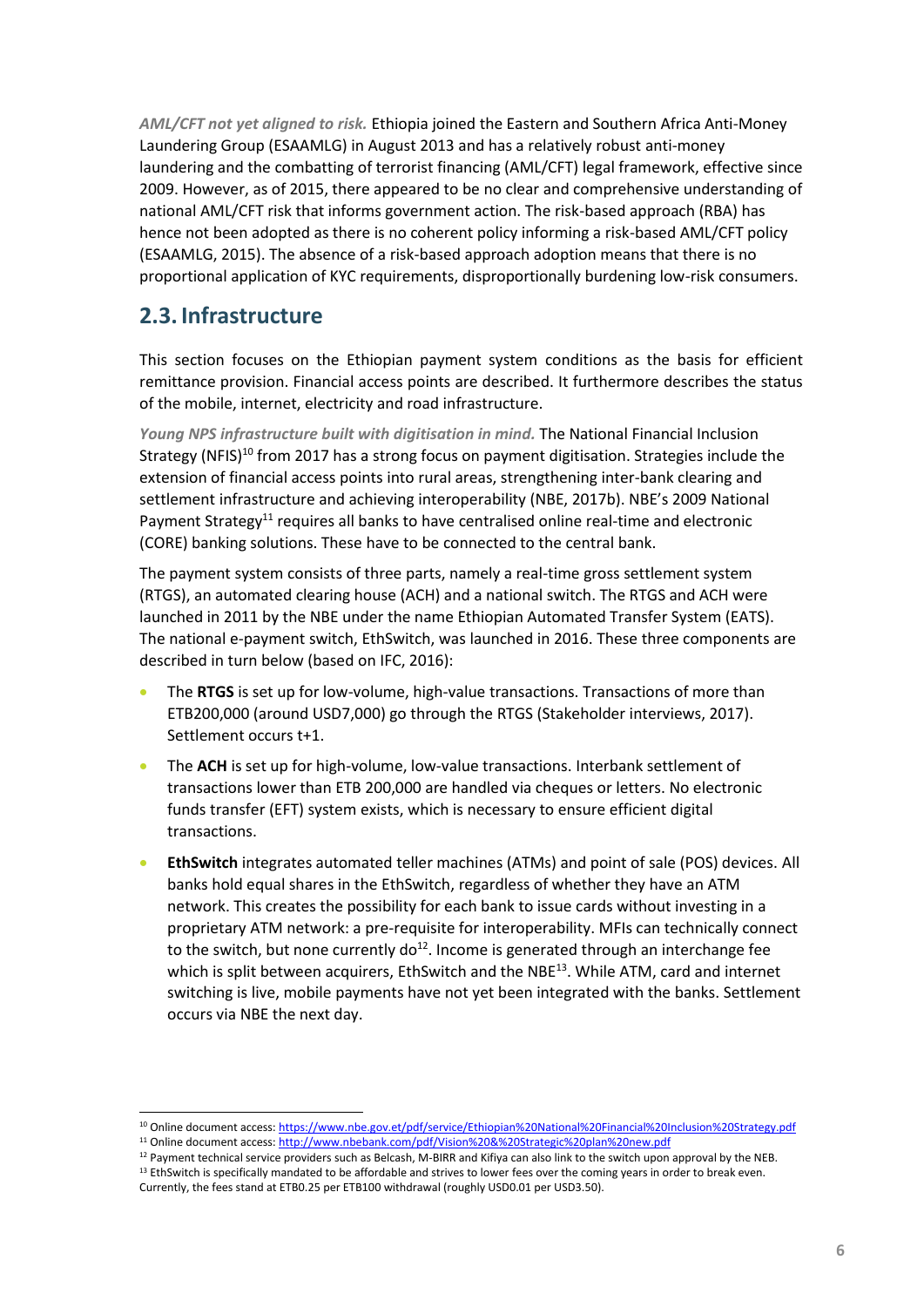In addition to these payment system elements, SWIFT<sup>14</sup> is used for most cross-border remittances.

*Financial access points limited yet growing.* Given the bank-led remittance sector and the absence of e-money providers, consumers need to be able to access remittances via physical financial access points. Financial access points in the form of banks, ATMs, agents, MFIs, point of service (POS) devices and cards are still scarce, particularly in rural areas. Findex (2017) states that around four million adults (7%) do not have a financial institution account because the access point is too far away. Most MFIs do not have CORE banking systems and many bank branches are not connected to the CORE banking systems, preventing them from accessing the EATS. Financial access points are increasing at rapid rates as a result of the government strategy (NBE, 2017b), but much further progress is possible:

- **Banks.** In 2017, there were 19.3 million bank accounts (33% of total adult population) 11% more than in 2014 (Findex, 2017). 18 banks operated 4,257 bank branches in Ethiopia, over 950 more than the year before. 33% of bank branches, however, are located in Addis Ababa while only about 3% of the population resides in the capital city (UN Habitat, 2017). The publicly-owned Commercial Bank of Ethiopia operates about 1,200 bank branches, by far the largest share (Stakeholder interviews, 2017)<sup>15</sup>.
- **ATMs.** In 2016, there were 1,639 ATMs but more than 50% were located in the capital (NBE, 2017b)<sup>16</sup>. Given the predominantly rural population, access to ATMs outside Addis Ababa is low for most. ATMs are the only channel in Ethiopia that is interoperable, but banks charge fees for cash-out at rival ATMs (Stakeholder interviews, 2017).
- **MFIs.** There are currently 35 licensed MFIs in Ethiopia with around 3.9 million active clients (7% of the adult population) (Hasan & Batra, 2018). The largest five MFIs are state-owned. In 2015, there were a total of 317 MFI branches and 568 sub-branches (IFC, 2016). Some MFIs offer closed-loop domestic remittance transfers within their branch network, operating outside the national payment system infrastructure (Stakeholder interviews, 2017). Given that MFIS do not access CORE banking systems and generally still have paperbased processes, the operational risk is immense (Stakeholder interviews, 2017).
- **Agents.** According to stakeholder interviews (2017) only around 10,000 agents currently operate in Ethiopia and do not significantly expand the access to remittances.
- **POS devices and cards.** The NFIS states that there were only roughly 7,300 merchant POS terminals in the country in 2017. By comparison, in Kenya almost 40,000 POS terminals are in operation (Central Bank of Kenya, 2018). Only around six million debit cards are in circulation, which translates to roughly 10% of the adult population owning a card (APANews, 2017, Stakeholder interviews, 2017) <sup>17</sup>. No credit cards exist.

*Road, electricity and internet infrastructure underdeveloped.* Only 43% of the total population has access to electricity. Coverage is unequal with only 27% of the rural population having access (World Bank, 2018). The road network in Ethiopia remains a challenge given the size of the country, but the government has dedicated sizeable investments to double the size of its

<sup>&</sup>lt;sup>14</sup> The Society for Worldwide Interbank Financial Telecommunication (SWIFT) provides a network that enables financial institutions worldwide to send and receive information about financial transactions in a secure, standardised and reliable environment (SWIFT, 2010).

<sup>&</sup>lt;sup>15</sup> This branch network is the biggest in Africa within a single boundary (Stakeholder interviews, 2017).

<sup>&</sup>lt;sup>16</sup> Kenya has around 2,800 ATMs by comparison (Central Bank of Kenya, 2018).

<sup>&</sup>lt;sup>17</sup> Kenyans has around 15.4 million debit cards (serving around 54% of adult population) (Central Bank of Kenya, 2018).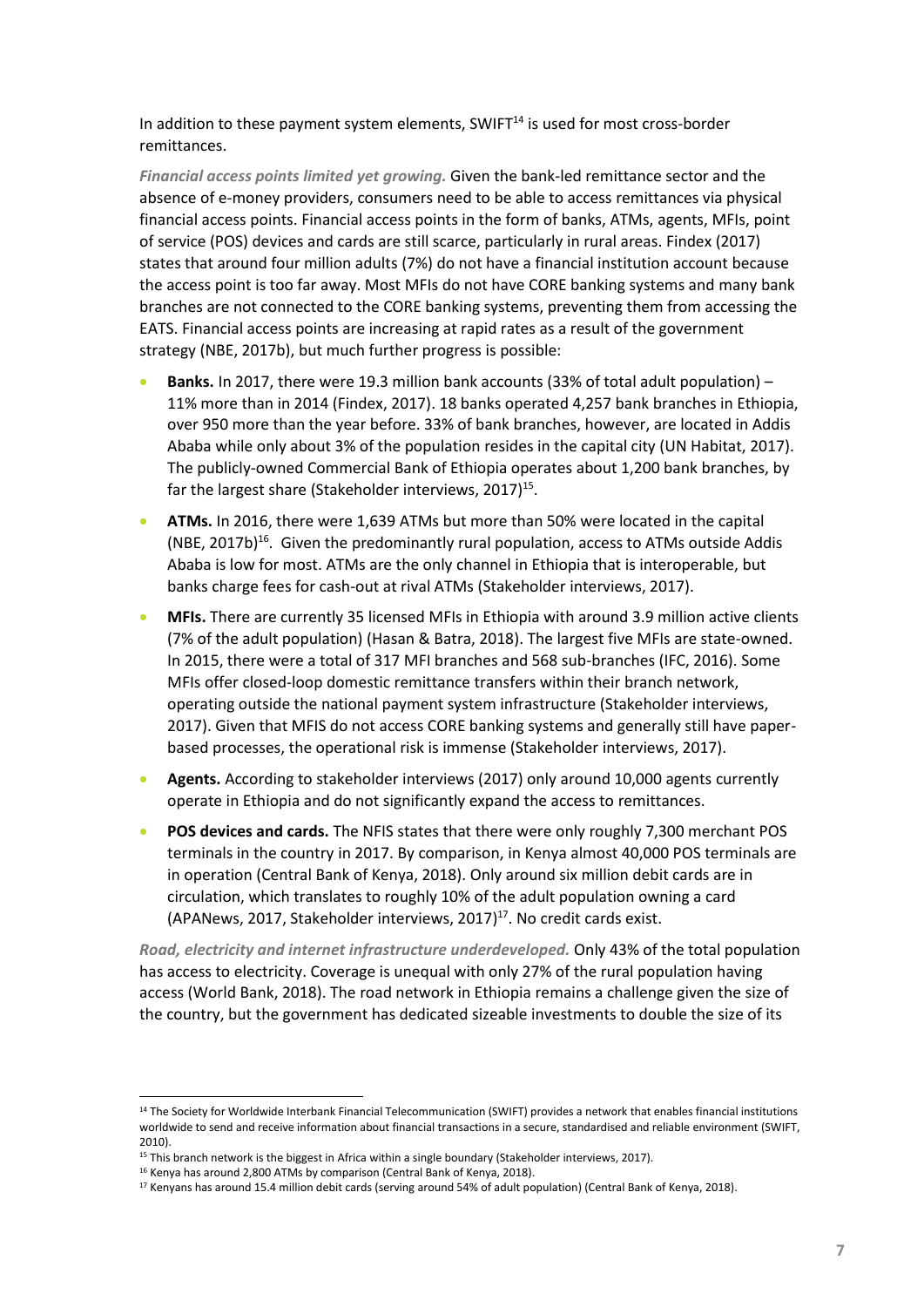road network (CivilsOnline, 2018). Only 4% of the population has access to the internet (Internet Live Stats, 2018) $^{18}$ .

*Wide mobile network coverage; slow 3G expansion.* Ethio Telecom is Ethiopia's state-owned telecommunications company and has a monopoly. In November 2017 it overtook MTN Nigeria to become Africa's largest MNO in terms of subscriptions (AfricaNews, 2017). There are over 62 million SIM cards in circulation yet only 34.7 million unique subscribers (33% of the total population) (GSMA, 2017). The average for SSA stands at 73% (IFC, 2016). While 2G network coverage is generally quite high (around 85% of the country), 3G expansion is lagging behind (less than 20% coverage) compared to other East African countries. Stakeholders revealed that there is a high number of failed mobile connections as well as network outages depending on time of day and region.

*No accessible ID database for providers.* While the development of a national ID database has been ongoing for a number of years, it has yet to go live (Stakeholder interviews, 2017).

### <span id="page-12-0"></span>**2.4. Consumer realities**

This section describes some attributes of the Ethiopia population, including literacy rate and access to identification documents, which impact remittance service provision.

*Large, mostly rural, population; high poverty and illiteracy despite sustained economic growth.* In 2016, Ethiopia had a population of over 102 million – the second largest population in Africa after Nigeria. Although it is the fastest growing economy in East Africa<sup>19</sup>, it remains one of the poorest (World Bank, 2018). Over 22 million people are living below the poverty line despite an incredible headcount poverty rate decline of 93% in 15 years (UNDP, 2018). Especially rural areas, where 80% of the population live, suffer from higher rates of poverty. Findex (2017) revealed that 85% of adults without an account with a financial institution cited insufficient funds as the reason. With only 49% of adults in Ethiopia being able to read and write, it also lags behind in terms of literacy compared to other countries (CIA, 2017).

*Good ID penetration, yet of questionable quality.* Contrary to other SSA countries most of the adult population have access to a form of identification that allows them to identify and authenticate themselves. Though there are no official estimates on the penetration of identification documentation (ID4D, 2016), Findex (2017) found that only 7% of adults do not have the required documentation to open a financial institution account. However, both literature and stakeholder interviews (2017) revealed that the local ID, which is issued by the 16,000 local authorities or 'kebeles' around the country, is of questionable quality. This often results in the ownership of multiple IDs with no biometric function to counter fraudulent activities. The process around the rollout of national IDs (NIDs), which include ten fingerprints, is painfully slow (ID4D, 2016).

<sup>18</sup> Worryingly, the Ethiopian government regularly imposes nationwide, politically motivated internet filtering (IFC, 2016). This is likely to cause trust issues among consumers.

<sup>&</sup>lt;sup>19</sup> With an average growth rate of over 10% between 2005 and 2015 (World Bank, 2018).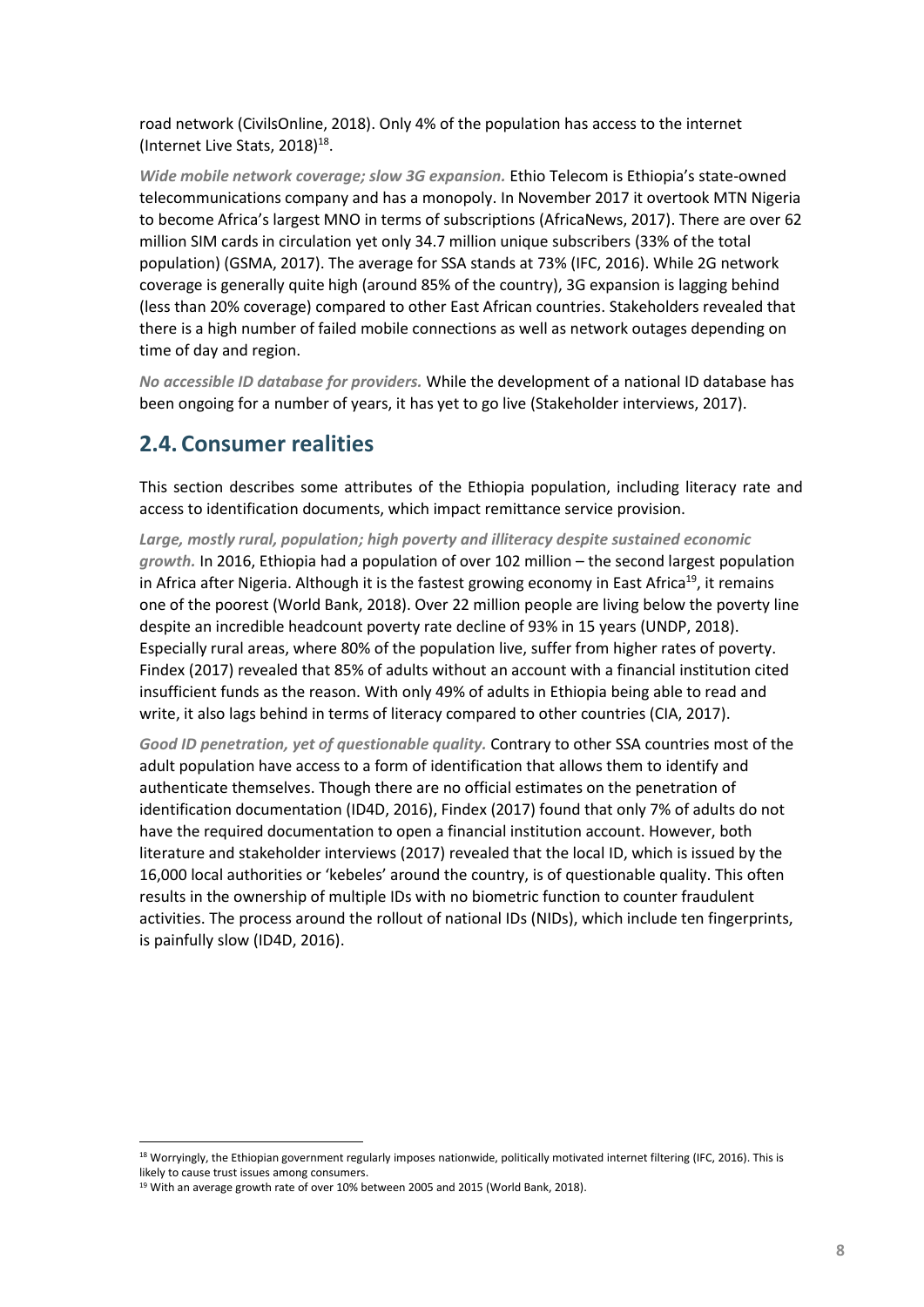# <span id="page-13-0"></span>**3.** Market barriers and enablers

The barriers described in the following sections reflect the findings from interviews conducted with regulators and remittances and payments service providers in the remittance value chain in Ethiopia in October 2017. These barriers were considered by industry stakeholders to be either cost drivers, impediments to accessing services or as hindering market development.

The market barriers and enablers are presented through four different lenses: **business case or commercial** factors are those that impact on a provider's ability to offer services at different costs or expand their access points. **Regulatory** implications relate to specific clauses impacting on the cost of remittances or access to remittances. Remittances need to be set in an adequate environment to be able to be accessed by all – hence the **infrastructure** factors describe the supporting conditions in Ethiopia. **Consumer-related** issues highlight the realities for the consumer on the ground that can act as drivers or barriers for using formal remittances.

### <span id="page-13-1"></span>**3.1. Business case/commercial**

As Ethiopia is a net recipient of cross-border remittances, convenient and accessible cash-out options is a major determinant of market shares in the remittance market. The underdeveloped financial access infrastructure means that informal mechanisms, which are more accessible and convenient, dominate and outcompete formal RSPs. But even within the formal sector competitive barriers arise. Partnership issues due to lack of trust, reliable data or limited capacity around integration increase provider costs and impact remittance prices for consumers. Below, each of these business case or commercial factors are discussed in turn:

*Informal market impacts formal RSPs' profitability.* All interviewees raised the degree of informality in the remittances market as a major barrier. They estimated between 65% and 80% of remittance value to flow through the informal system. Formal RSPs often struggle to compete with informal providers given that informal remittances are conducted on the back of trading relationships and offer a better exchange rate than on the formal market. The high level of informality means that formal providers compete for a much smaller pool of funds, which reduces the profitability of formal RSPs. It also means that less funds are available for intermediation in the formal sector (Stakeholder interviews, 2017).

*Unlevel playing field keeps costs artificially high.* The government-owned and subsidised Commercial Bank of Ethiopia has the largest branch network in the country and hence is able to capture a large share of consumers. Other banks cannot compete and tend to focus on urban centres to offer their services. The absence of competition in rural areas inflates costs for rural consumers. Given that only two mobile money providers have obtained licenses so far and no e-money license exists, an expanded agent strategy is not attractive or profitable at this stage. Moreover, the state-owned Ethio Telecom is the only licensed MNO operating in Ethiopia. Thus, RSPs are bound to one telecoms player without being able to influence prices. They are further limited by the telecom network's coverage, which limits the expansion of services to more remote areas (Stakeholder interviews, 2017).

*Partnership issues increase business risk and cost.* As noted in Section [2.2,](#page-8-0) regulation only allows local banks to engage in remittance business. All non-bank RSPs need to enter into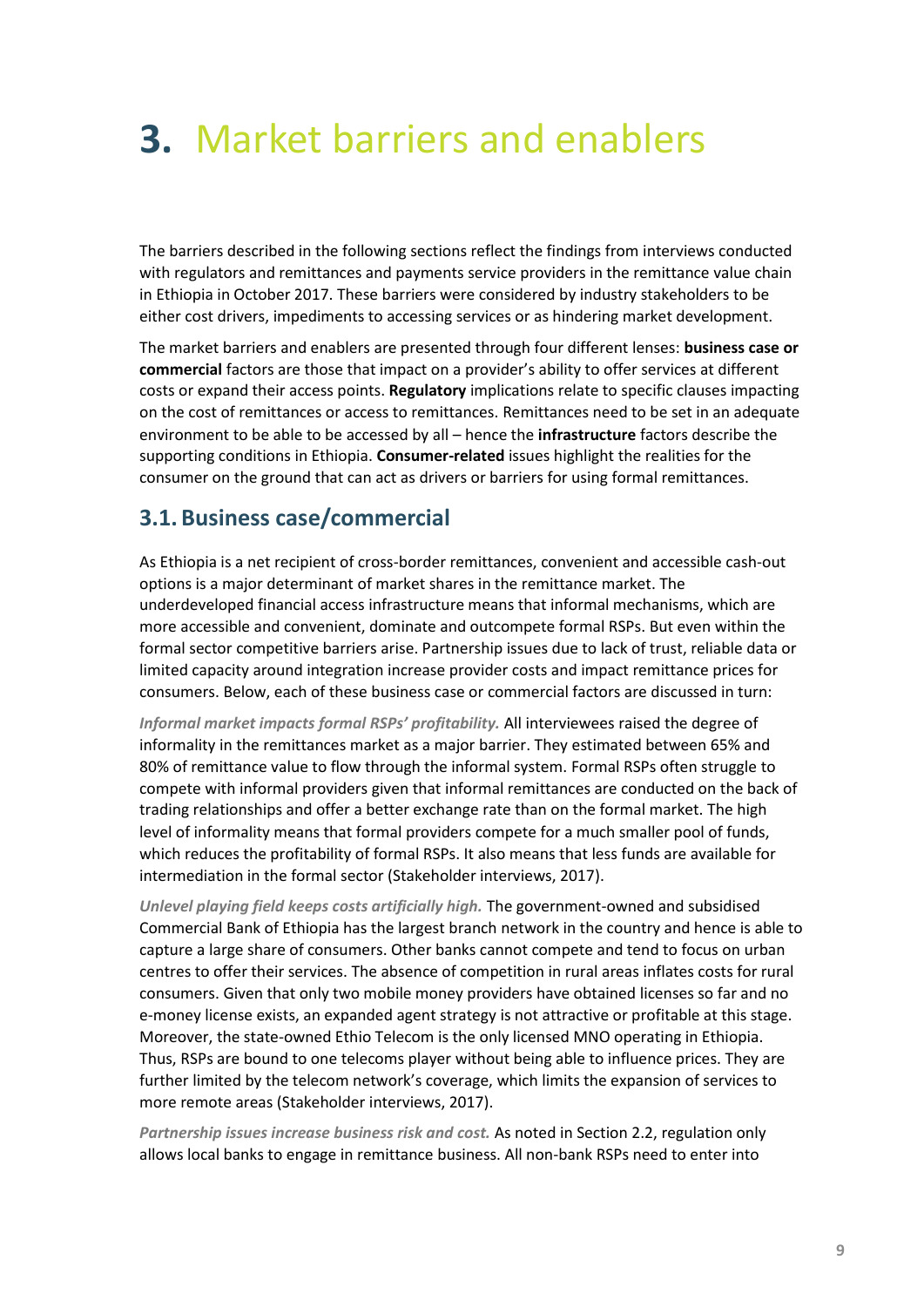partnerships with banks to offer their services, which is costly for both sides and results in the following business model constraints:

- **Difficult to establish correspondent banking relationships.** Correspondent banking relationships are necessary as foreign banks are not allowed to operate directly in Ethiopia. Especially relationships with US banks are tricky given the high regulatory requirements from these banks (Stakeholder interviews, 2017). Ethiopia has been especially hard-hit by derisking given its high-risk status by the Financial Action Task Force (FATF)(FATF, 2018) (. This is indicative of the fact that that the onerous and disproportionate AML approach is not seen as effective by correspondent financial institutions.
- **Smaller banks struggle with MTO integration and competition.** In order to be able to compete and attract maximum foreign currency values, banks need to integrate their systems with all available MTOs. Stakeholder interviews revealed that integration costs are often too high to make this viable, especially for smaller banks. This means that larger banks can attract a larger share of customers given the integration with all MTOs instead of just a select few. In addition, given that all banks offer the same service, smaller banks with limited outreach need to invest in more attractive remittance solutions for consumers and increase access points if they want to compete with larger banks. This further increases their operational costs (Stakeholder interviews, 2017).
- **Finding a partner bank for domestic remittances.** Interviewees state that banks are driven by the prospect of receiving foreign currency – one stakeholder stated that banks can get a margin of 40% on the USD. Banks are not allowed to earn commission on cash-out of remittances and are hence allegedly not prioritising partnerships where they cannot attract foreign currency. This makes it hard for non-bank RSPs to attract partner banks to offer domestic transfer services. If they succeed, waiting times for integration tend to be long and the compliance process onerous. Hence MFIs are the dominant partner for domestic remittances. Yet they lag behind banks in terms of systems and reporting (Stakeholder interviews, 2017).

*Constrained capacity stifles integration.* The interviews suggested that it is difficult to find employees with suitable technical know-how, especially around the issues of integrating CORE banking systems with those of partners. There seems to be a distinct lack of skills around technological solutions (Stakeholder interviews, 2017).

*Lack of reliable data constrains business case development.* Limited and inconsistent data on formal and informal flows means that use case development is costly for providers. Moreover, no comprehensive demand-side survey, such as  $Finscope<sup>20</sup>$ , exists in the country. The MMOs and other technical service providers, in particular, struggle to finance data collection initiatives that estimate the true market size for their products. This leads to a lower rate of innovation compared to other countries in the region (Stakeholder interviews, 2017).

*Limited trust within the industry.* Financial institutions as well as technical service providers in Ethiopia report a lack of mutual trust among each other leading to a lack of cooperation. Interviewees suggested that there is a certain level of uncertainty and unease around government action and product approval. This impacts the appetite for innovation by providers (Stakeholder interviews, 2017).

<sup>&</sup>lt;sup>20</sup> FinScope is a comprehensive demand-side survey around financial inclusion, which has been conducted in over 30 countries (FinMark Trust, 2018).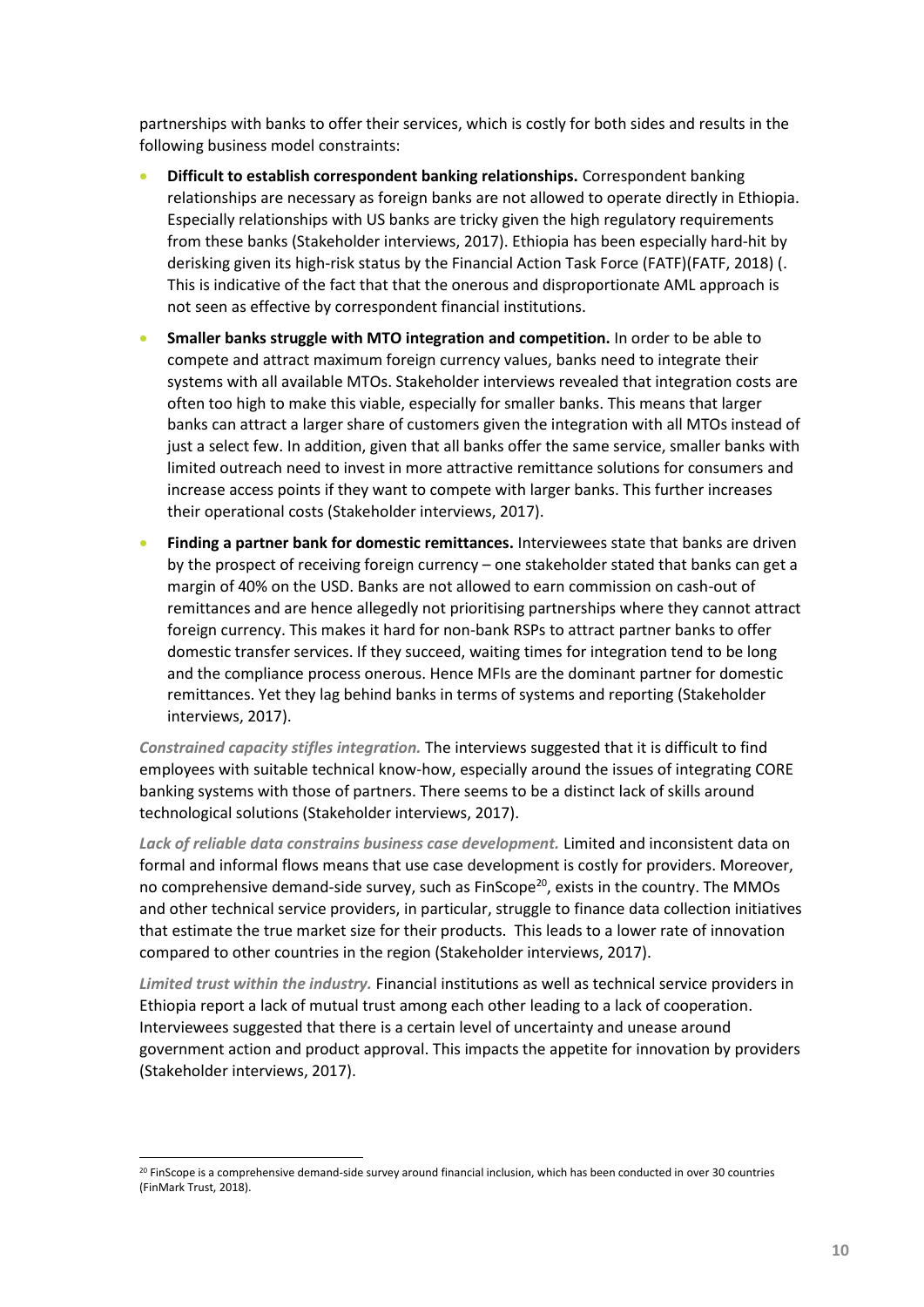## <span id="page-15-0"></span>**3.2. Regulation**

While the abolishment of agent exclusivity had a positive impact on remittance inflows, the stakeholder interviews suggest that business constraints stemming from regulatory requirements and control remain high. In fact, regulation is cited as the main barrier for many providers. The main regulatory barriers noted are foreign exchange controls, the high level of central bank involvement in the market, the absence of e-money regulation and compliance uncertainties. They are explained in detail below.

*Foreign exchange controls inhibit expansion of formal market.* When a country's exchange rate is viewed as overvalued, there is an increased incentive for migrants to transfer funds using informal channels, as the net value received from remittances would be materially diminished under the official exchange rate. The International Monetary Fund (IMF) urged actions aimed at allowing more flexibility in Ethiopia, indicating that there is a potential loss of remittance inflows due to this overvaluation (Gaukler, 2016). Stakeholders mentioned the tight controls on foreign currency as the single most important driver of informal flows (Stakeholder interviews, 2017).

*CBE capacity constraints and slow rate of regulatory approval weakens innovation progress.*  Nearly all stakeholders raised the issue of central bank control as a major barrier to their remittance business. NBE insists on overseeing and signing off on every aspect of the remittance business. This slows down the expansion of the industry. Interviewees suggested that the NBE does not have enough human and financial resources to adequately and efficiently supervise the sector. Those abilities are in demand by the private sector as well, especially by the banks. Hence skilled employees need to be incentivised to join the NBE, leading to further deprecation of financial resources (Geda, et al., 2017). The effect is visible in the prolonged waiting times for licensing experienced by all RSPs interviewed. Several years of approval time are not uncommon, especially when it comes to innovative technological remittance solutions. It was also alleged that a lack of understanding of technology within NBE leads to a high non-approval rate (Stakeholder interviews, 2017).

*Lack of non-bank e-money providers and restrictive agent banking regulation restrict expansion of access points.* The tight regulatory restrictions around e-money and agent banking have delayed the uptake of mobile money in the country, leading to lost opportunities for financial inclusion and the digitisation of remittances. According to the interviews, the lack of e-money licenses for non-bank or non-MFI institutions delays product release considerably due to the partnership approval process with the financial institution. Digital signatures are not allowed in the absence of e-money regulation. This increases operational costs for providers and means that consumers have to wait longer to be onboarded (Stakeholder interviews, 2017). In terms of the agent banking regulation, interviewees lamented the stringent rules for agent licensing. As registered businesses are scarce in Ethiopia and often cannot produce the necessary documentation, the pool of potential agents is small. Furthermore, the daily mobile transaction limit of ETB6,000 (around USD212) hinders the uptake especially by traders who could benefit greatly from this technology for e-float management if they are used as cashin/cash-out agents for RSPs (Stakeholder interviews, 2017).

*High compliance costs barriers to business.* Stakeholders revealed that the regulatory burden and the cost of compliance is disproportional to their remittance business risk. Onerous reporting, the absence of a risk-based approach to AML/CFT regulation and an insistence on proof of address were noted as particular concerns: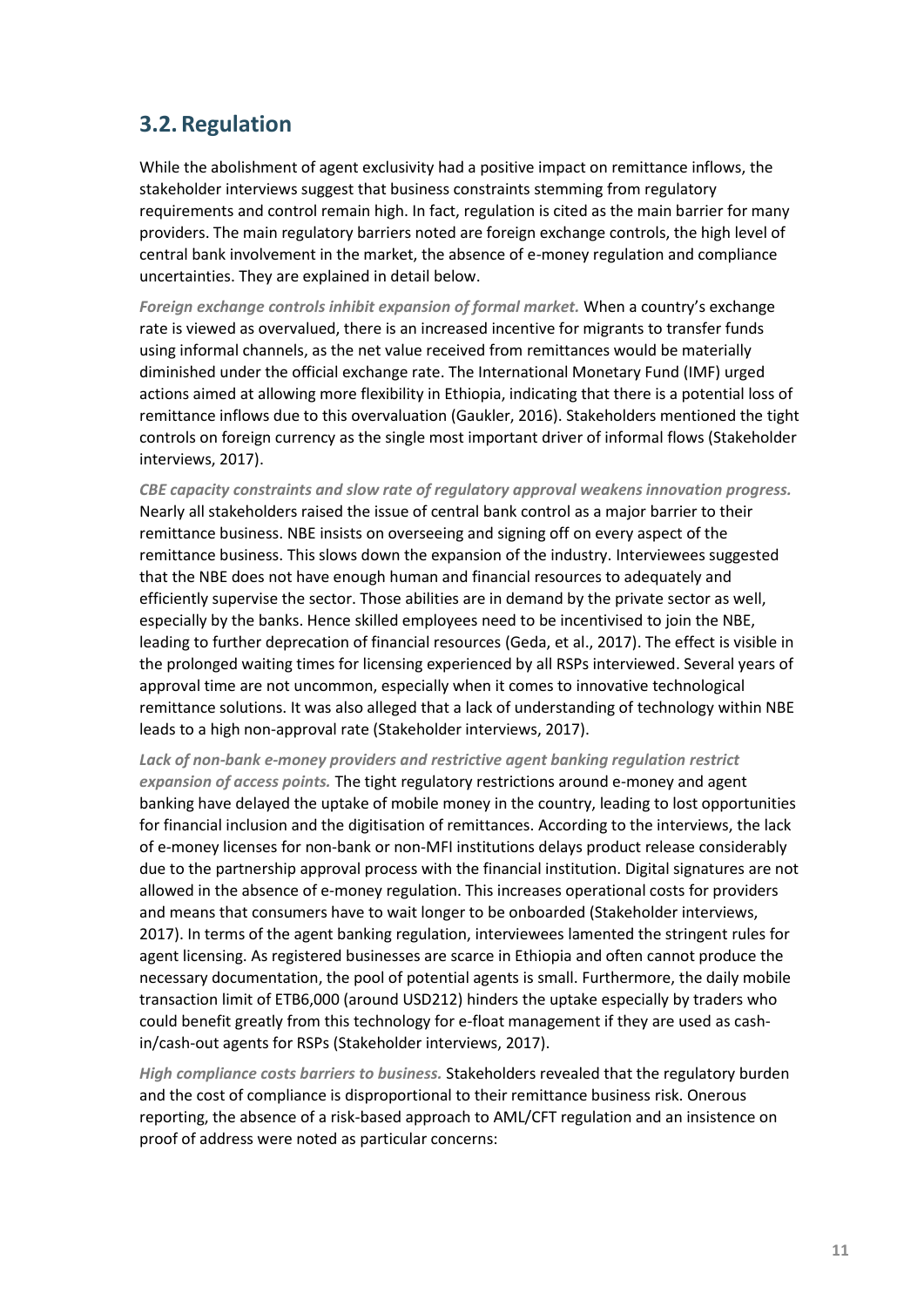- **Onerous reporting and supervision.** Stakeholders report high compliance costs for their remittance businesses. The central bank asks for an array of documentation for international transfers, which can be onerous for both consumers and providers to obtain. Furthermore, banks are required to supervise their agents in terms of CDD. Banks report to being understaffed to conduct adequate compliance supervision. Continuous training of partners is costly (Stakeholder interviews, 2017). Lack of capacity can lead to disproportionate risk mitigation requirements between the bank and agents.
- **Lack of RBA adoption adds to provider costs.** In the absence of a clear framework around the risk-based approach (RBA), providers are cautious to adopt risk-based measures. This increases the compliance burden for both providers and consumers alike, leading to an inefficient use of resources meant for AML/CFT risk management with limited real-world efficacy. This in turn increases operational costs and leads to exclusion of consumers from the formal system. The absence of a robust national risk assessment causes disproportionately high compliance requirements, leading to an increased level of informality in the remittance sector (Stakeholder interviews, 2017).
- **Insistence on proof of address leads to exclusion.** The value of addresses in proving identity in terms of AML/CFT is heavily contested as it adds no meaningful identification value. In less developed countries such as Ethiopia, official records of residential properties or residential settlements often do not exist. Requiring proof of address to open financial accounts hence leads to exclusion of consumers who do not have access to such documents (Cooper, et al., 2018).

### <span id="page-16-0"></span>**3.3. Infrastructure**

The poor infrastructure development in Ethiopia creates a number of challenges in the remittance market. Infrastructure constraints relate to both payment system infrastructure and physical infrastructure. The setup of the national payment system is still basic with limited live functionalities. While the government-mandated roll-out of bank brick-and-mortar structures increased the financial access footprint substantially, especially rural areas remain severely underserved. Other infrastructure challenges relate to the underdeveloped road, electricity, mobile network and internet infrastructure, which increases operational costs for providers. The lack of access to a national ID database increases the burden for both consumers and providers alike. Below, each main infrastructural challenge is considered in turn:

*Current NPS not optimal for remittances.* The setup of the national payment system, while built with efficiency gains in mind, is still underdeveloped and causes high costs for providers. Interviewees raise the lack of resources as a barrier to improvements of the NPS. The limitations of the ACH, RTGS and the switch are outlined in more detail below and are based on stakeholder interviews:

• **ACH limitations cause inefficiencies.** The ACH is set up for cheques or bank letter clearing. The lack of a retail EFT system to process low-value, high-volume remittance flows increases the cost for providers and consumers and carries increased payment risk. In the absence of a real-time EFT system, flows are partially handled by the RTGS or in batches through the highly manual cheque channel. Stakeholders mentioned that many CORE banking systems do not support ISO 20022<sup>21</sup>, which would be more cost-effective as it supports interoperability for remittance payments.

<sup>&</sup>lt;sup>21</sup> ISO 20022 is a messaging standard framework for financial services based on contemporary technologies. The ISO 20022 repository holds many payment message standards that can replace legacy standards for interested organisations. ISO 20022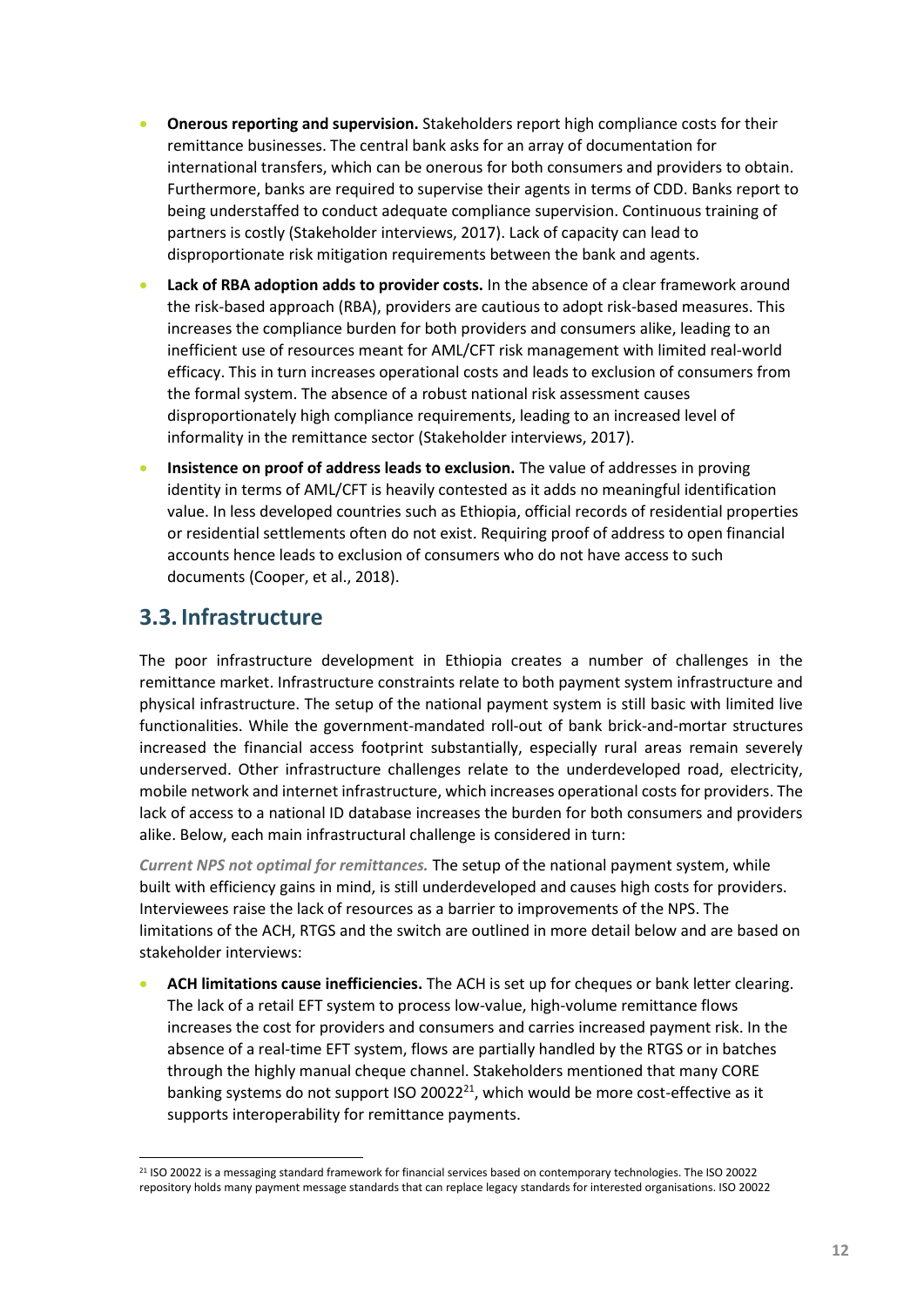- **Reliance on RTGS expensive.** The current setup of the national payment system requires all real-time payments to go through the expensive RTGS system. This is suboptimal, as the RTGS system is meant to be only for systemically important payments. SWIFT fees are expensive and in the absence of an adequate payment system for real-time low-value, high-volume payments, fees are disproportionate to the individual remittance value.
- **Limited functionality of switch constrains its sustainability.** While ATMs are already interoperable through EthSwitch, this has not yet been achieved for POS devices, cards or mobile payments. Especially mobile payments should be prioritised given the emphasis of government to drive digitisation in the country. MFIs have a large consumer base but do not participate in the switch due to the lack of CORE systems; their management information systems remain manual. This reduces the cost sustainability of the switch and creates financial risk for consumers and the whole system.
- **T+1 settlement decreases trust.** The lack of trust between RSPs and the industry as a whole increases the need for real-time clearing and settlement. The current next-day settlement by the NEB reinforces trust issues.

*Lack of NID database access increases business costs.* While most consumers have the required documentation to conduct remittance transfers, providers report that the lack of access to a national ID database increases their cost of business. According to the interviewees, local IDs are often handwritten, making it hard to verify their legitimacy. Stakeholders revealed that access to the database would assist greatly with CDD measures.

*Electricity outages hamper quality of service.* The low electrification rate as well as the frequent electricity outages severely impact providers' ability to guarantee good quality of service to consumers. The need for back-up generators or solar solutions increases the cost of doing business. It also increases the cost of agent network expansion and uptake of digital financial services. Interviewees report that merchants, for example, do not adopt POS devices on a large scale due to the frequent electricity outages (Stakeholder interviews, 2017).

*Mobile network penetration patchy.* The unreliability of mobile network connections impacts the uptake of POS devices by merchants as well as mobile money, which has consumer and agent trust implications for formal financial services. As with electricity, agent network expansion is hampered by the lack of reliable mobile network cover (Stakeholder interviews, 2017).

*Rural RSP outreach limited.* The relatively low penetration of mobile phones, coupled with the lack of ATMs and agents, means that remittance access points are limited in rural areas and that most rural consumers have no choice but to rely on informal remittance channels. While government policies emphasise digitisation of the economy, this underdeveloped infrastructure does not create the needed ecosystem to drive digital financial services. MFIs penetrate rural areas better, but not fully, and due to the lack of adequate information management systems are not well positioned to offer cost-effective remittance services (Stakeholder interviews, 2017).

*Liquidity management increases operational costs.* Given the underdeveloped road infrastructure, limited number of access points and the need for cash in the absence of a digital ecosystem, RSPs report liquidity management of branches and agents to be a major cost driver.

messages can carry remittance information, including the sender and recipient account information, which can lead to increased straight-through processing and visibility into balances, increased mobility of cash across financial service providers, lower information technology support costs and easier maintenance and troubleshooting (ISO 20022 Education and Promotion Work Group, 2016).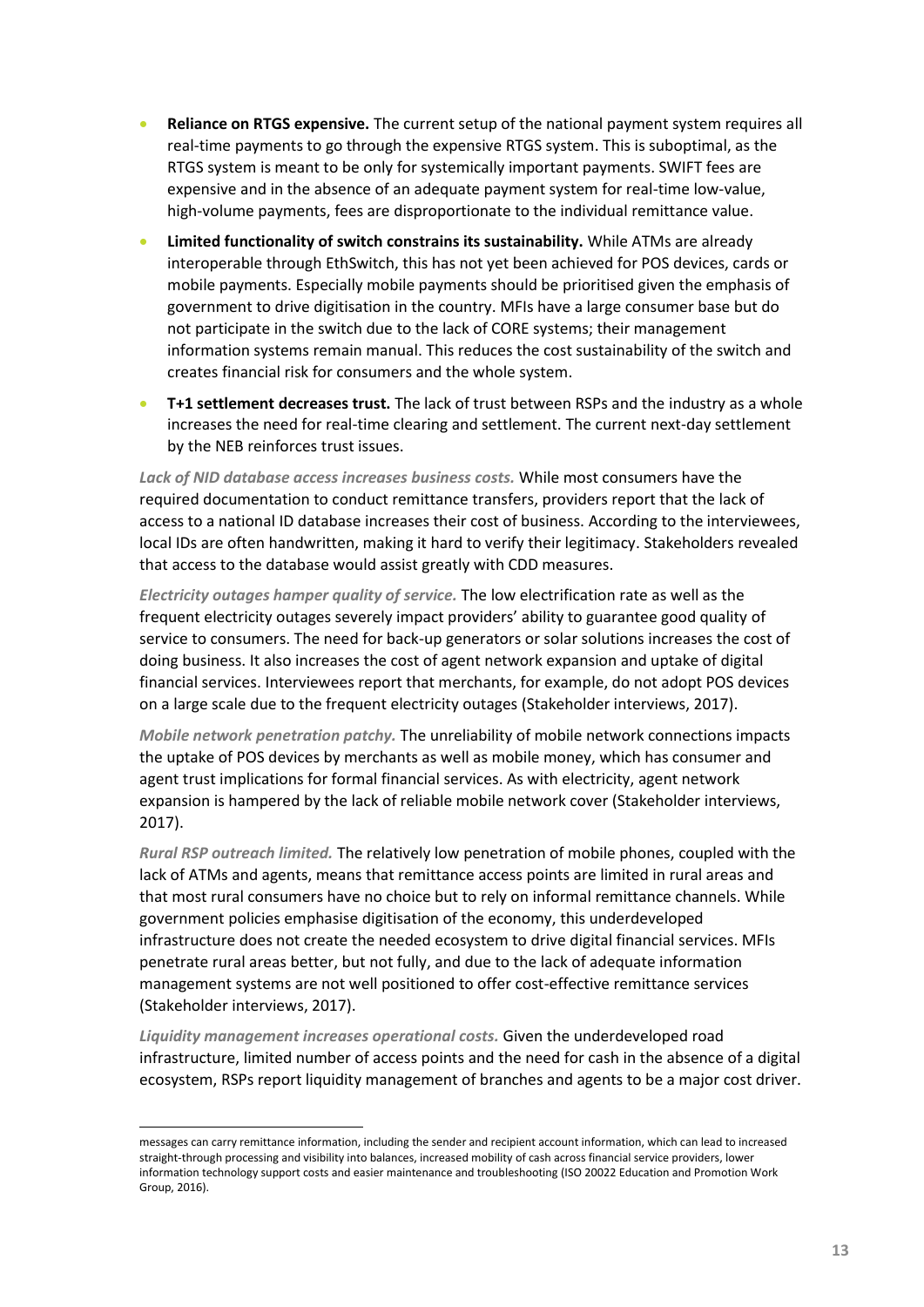RSPs engage regional cash distribution hubs, yet large parts of the country remain underserved (Stakeholder interviews, 2017).

### <span id="page-18-0"></span>**3.4. Consumer-related challenges**

The main consumer challenges raised by stakeholders relate to the lack of affordability, literacy, lack of trust and forgeries of IDs and cash:

*Consumer poverty and illiteracy impacts business model innovation.* Ethiopia's persistent high rate of poverty and illiteracy, especially in rural areas, causes severe constraints in the formal remittance sector. It reinforces the use of informal mechanisms as those are generally perceived to be more affordable and do not require filling out of forms. The illiteracy limits the expansion potential of mobile money services in the absence of in-depth consumer education initiatives (Stakeholder interviews, 2017).

*Lack of trust in formal systems reinforces uptake of informal mechanisms.* Consumers show high rates of mistrust in formal financial services. According to interviewees, this stems from the high government involvement in commercial financial matters and the difficult political history. Many people were expelled from Ethiopia due to political activism in the past and reports of government surveillance still persist (WSJ, 2014). According to interviewees, consumers prefer informal systems not only because of better foreign exchange rates and higher convenience - no need to fill out forms or wait for onerous ID identification - but also because of the increased privacy these services offer. Even where formal services are used, cash is perceived to offer better privacy than electronic means of sending and receiving remittances (Stakeholder interviews, 2017).

*Forgery of IDs and cash costly.* Providers report that cases of ID and cash forgery are not uncommon. Especially in border regions, counterfeit currency is allegedly an issue that increases the operational costs for RSPs.

*Undocumented migrants forced to use informal mechanisms.* In the case of Saudi Arabia and South Africa with estimated one million undocumented Ethiopian migrants combined, remittance senders are excluded from the formal system due to their lack of formal migration status. This reinforces the reliance on informal mechanisms to send money to Ethiopia.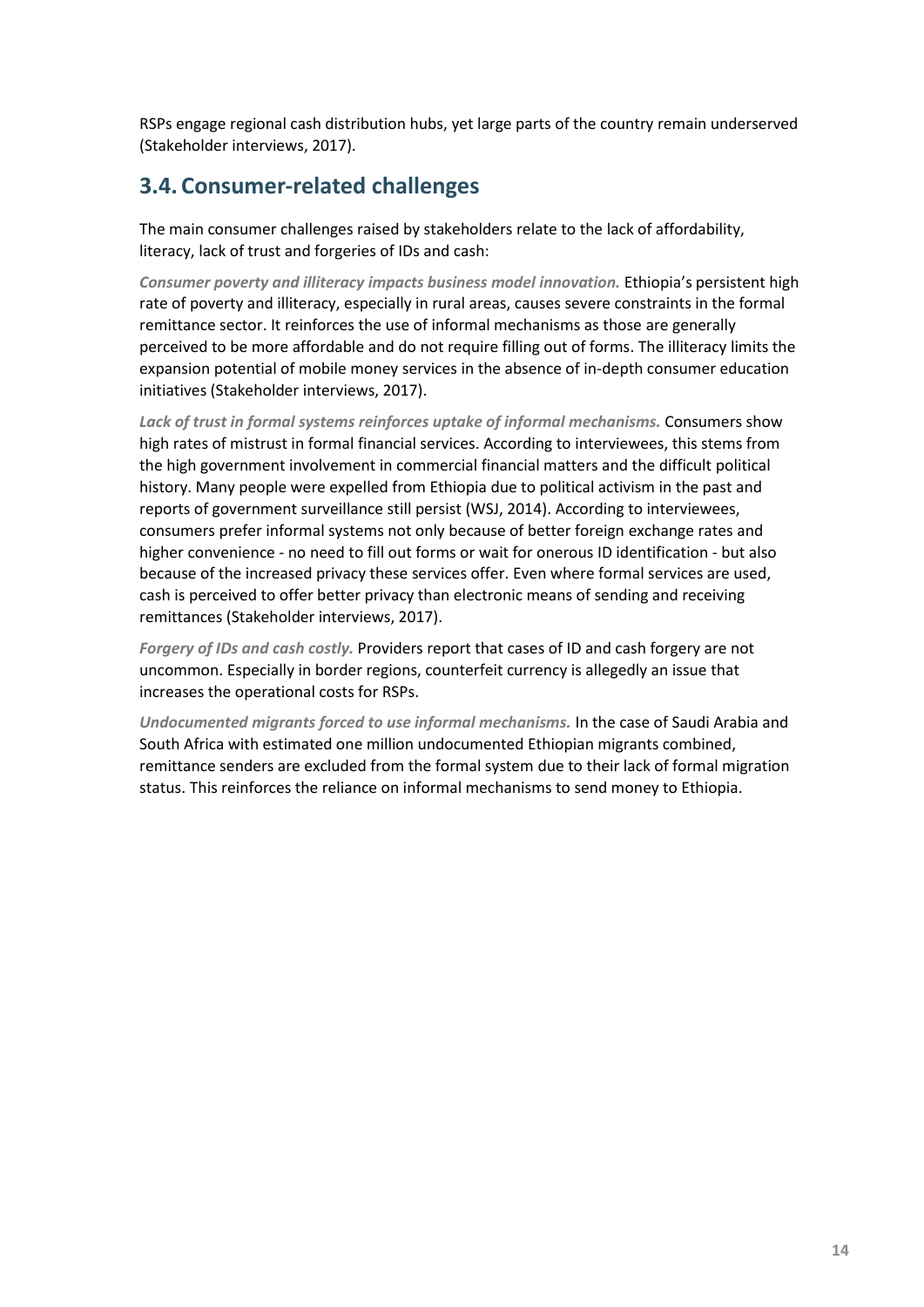# <span id="page-19-0"></span>**4.** Conclusion and recommendations

Cross-border remittances are important to Ethiopia's economy and population. Given the persistently high rates of poverty in the country, remittances play a vital role in the alleviation thereof as they directly flow into the hands of consumers. The diaspora maintains close ties to the country and sends large amounts of remittances every year, much of it informally. A net receiving country requires a particularly strong system at the last mile to support consumers in accessing the funds sent. It is therefore essential to expand adequate systems that support the efficient flow of remittances both domestically and cross-border.

The government has made efforts towards the liberalisation of its economy and financial sector. It still lags behind other countries in East Africa, however. While formal flows are increasing, the high persistence of informal flows points towards several impeding factors for consumers and businesses. If these challenges are not addressed, the informal system is likely to persist and expand, having a knock-on effect on economic stability and consumer welfare by increasing inflationary and currency overvaluation pressures in the longer run. This in turn increases poverty if not managed carefully.

This case study reviewed the challenges for providers in the remittances sector, which span across regulation, infrastructure, the setup of the sector and consumer-related issues. To incentivise the use of formal mechanisms and develop the remittance sector further, the following steps could be considered:

#### *Measures to increase access to formal remittances*

- **Convert NID to interoperable biometric systems and grant access to database to mitigate KYC risks.** In the absence of full national ID penetration in the country, other identification measures should be employed to ensure a sufficient identification confidence level between one or more identification elements. This is needed to enable universal consumer access. It could be considered to give providers access to the database and interlink existing commercial and donor databases to create an ecosystem of use cases. This ecosystem has the potential to financially sustain the development of the NID to in turn enable a faster rate of digitisation as envisioned by the government. If consumers can onboard quicker through pre-loaded KYC information on the many possible providers' systems, informal mechanisms could become less attractive.
- **Review compliance process and implement RBA.** The risk-based approach to AML/CFT should be adequately implemented at regulator, FSP and RSP levels to ensure proportional KYC requirements for consumers. It has the potential to lower compliance costs for providers, whilst maintaining financial integrity in line with global standards. This requires the adequate assessment of AML/CFT risks within the country. The completion of a riskassessment of ML/FT risks will enable better correspondent banking relationships and adoption of RBA. Sending and receiving low-value funds by lower risk consumers, should not require the same level of identification attributes or verification as higher-value transfers by higher risk consumers. Regulators need to hold FSPs and RSPs to account where they have applied an unnecessary high KYC standard to lower risk consumers. Key to the adoption of proportional KYC requirements is the implementation of a principles-based concept of identification. In addition, the requirement of a proof of address when opening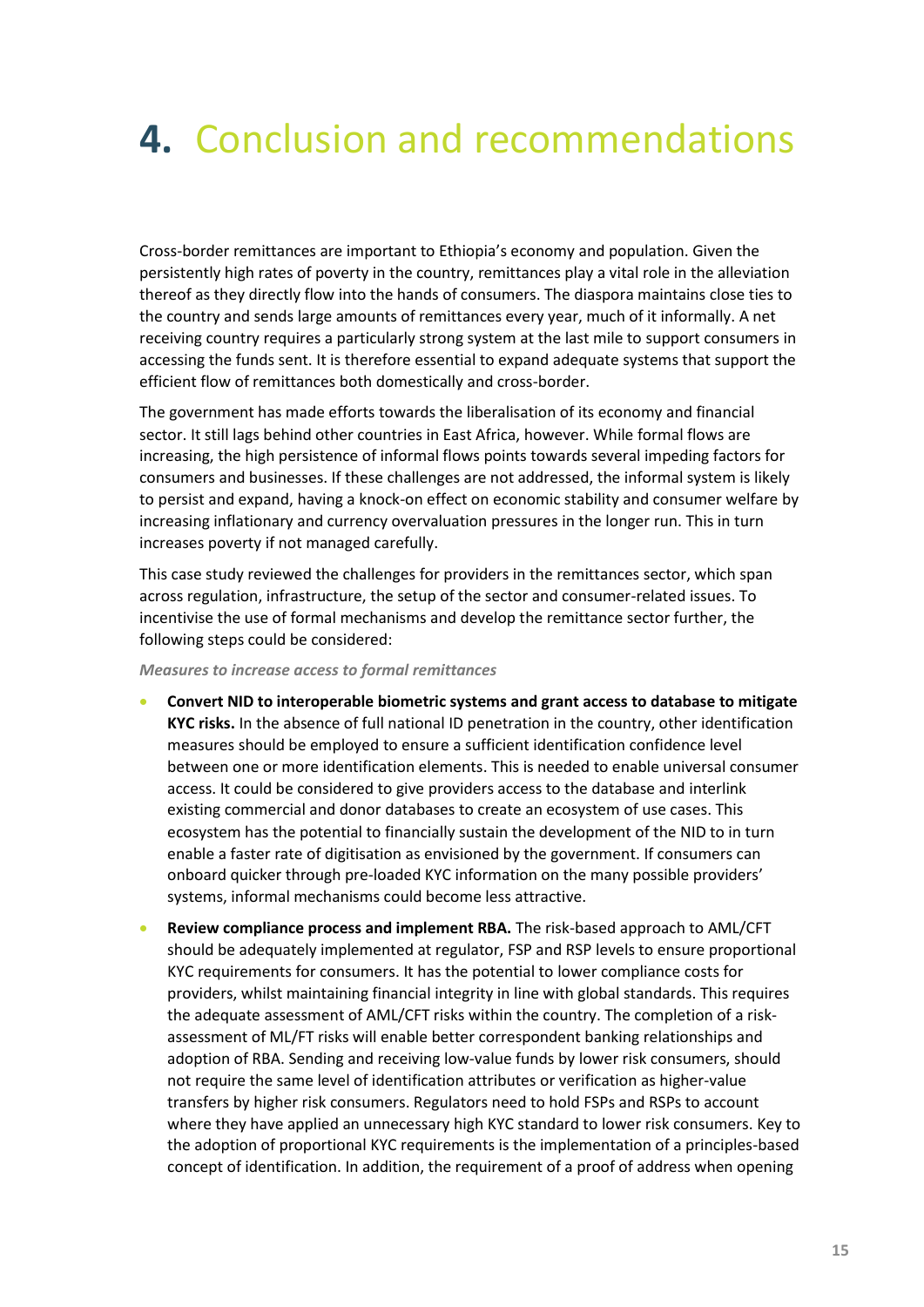financial institution accounts should be eliminated given its ineffectiveness in risk mitigation.

• **Build out agent and digital ecosystem.** The mandate to roll-out brick-and-mortar bank branches increases the level of financial access points in the country, but it should be considered whether this could not be achieved more cost effectively by agent network expansion. Electricity and mobile network expansion is vital to support agents and brickand-mortar structures alike. The use of mobile phones is critical for digital expansion and could be encouraged by specific incentivisation programmes. MFIs could play a greater role as a catalyst for digital payments given their reach but should prioritise the adoption of adequate management information systems to be able to participate better in the payments system.

#### *Measures to improve efficiency of remittances sector*

- **NBE to regulate all financial services; capacity building for supervision and regulation at NBE and MCIT.** To effectively increase the speed of financial inclusion, the NBE should be regulator and supervisor for all financial services, including mobile money. Positive examples from Africa highlight the success of such a model. In order to speed up the process of granting licenses and reviewing innovation proposals, capacity-building initiatives for supervisors and regulators could be considered. By learning from other countries and/or sectors, leapfrogging is possible and provider trust in the sector could be strengthened.
- **Open up the financial sector to create a level playing field for remittance providers.** The fact that only domestic actors can independently participate in the remittance sector limits the amount of capital invested in the sector. This impacts the reach and viability of services and the pace of development, which is a particular need in Ethiopia when compared to peer countries. Additional participants in partnership with local incumbents could drive the much-needed competition that can accelerate the delivery of services with prospects of reducing remittance costs. Competition from other countries has the potential to increase the rates of innovation in Ethiopia to meet consumers' needs better than the informal system can. Lightening the strict controls of capital outflows could minimise informal providers competitive advantage of using remittances on the back of wholesale trade flows.
- **Revise agent and mobile banking regulation; establish e-money law.** In order to foster the expansion of digital financial services, it could be considered to revise and strengthen the existing agent and mobile banking regulation. It would be ideal to evaluate the existing agent licensing requirements to understand the barriers to agent network expansion. Esignatures and digital storage of documents at provider level could be considered to decrease the compliance burden and ease the onboarding of consumers. The government in conjunction with the regulator could consider developing legislation and a regulatory framework for e-money to clarify the current position. As an interim measure guidance and e-money regulation could be put in place to the extent that it is consistent with mandates and the realm of enabling legislation. In the longer term, e-money legislation would create more certainty, especially as systemic reliance on e-money increases.
- **Implement real-time EFT system.** A real-time EFT system has the potential to be much more efficient as it can replace the costly cheque system and can be run at low cost for all channels if set up ubiquitously. This is because it minimises the payment, clearing and settlement risk given its real-time functionality. Real time EFT can also impact the ability of agents and retailers to rebalance their float and ease the way towards retail digital acceptance.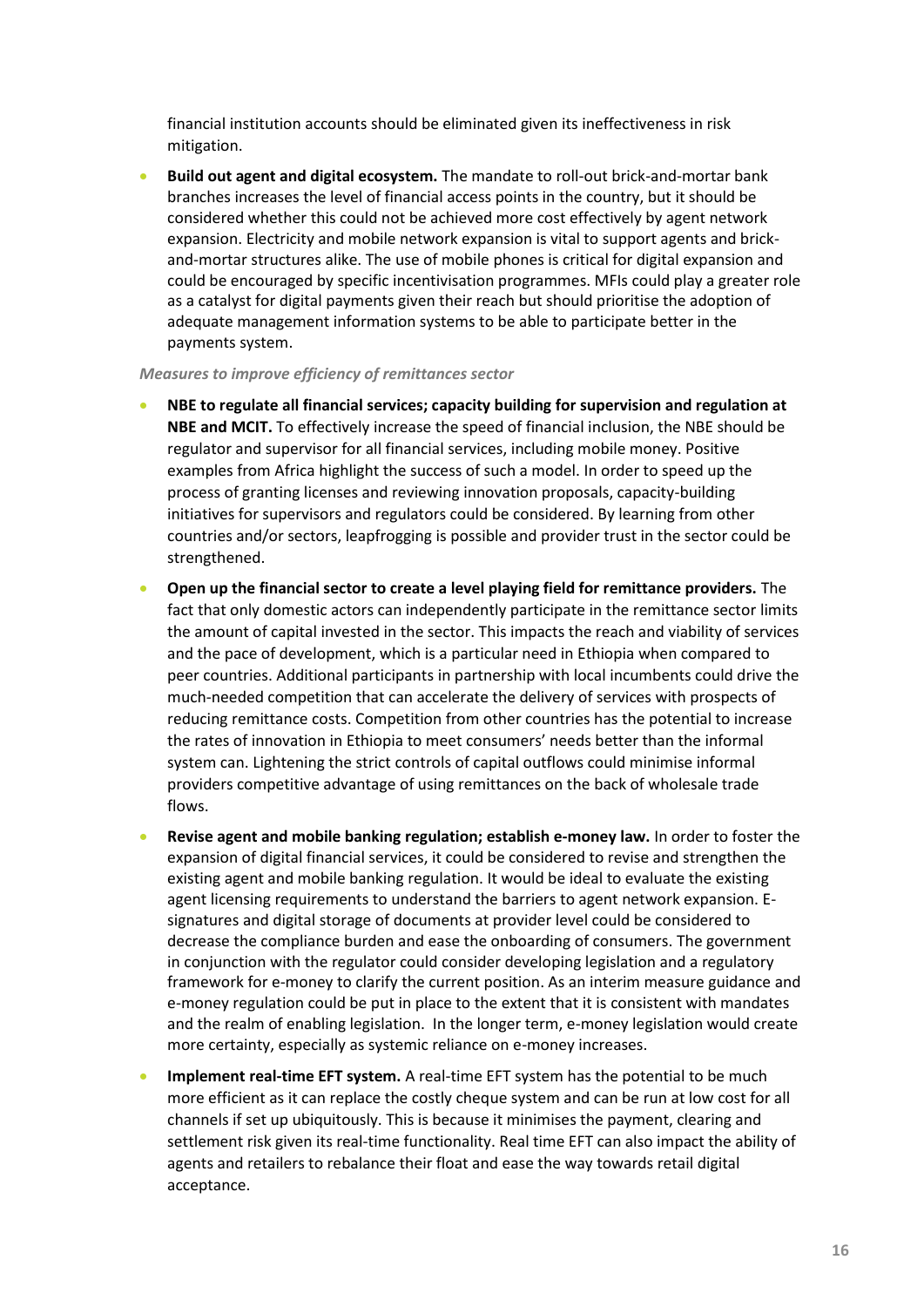- **Develop regulation for innovation framework.** The regulator could consider developing an explicit framework to test innovative solutions in the payments sector that outline the parameters for providers. This has the potential to increase provider trust and foster innovation.
- **Strengthen formal data collection on remittances.** The collection of reliable data on providers and consumers, in form of consumer surveys like FinScope and remittance price transparency initiatives, has the potential to reduce costs and inform providers about the financial needs of consumers. Overall, it can stimulate trust in the formal sector.

### *Measures to incentivise usage of formal remittance mechanisms*

• **Legalise and license the buying and selling of foreign currency at the adequate exchange rate.** The overvalued Birr causes a shadow foreign currency exchange market that negatively impacts on the formal providers' business case and reinforces the reliance on informal mechanisms. An appropriate exchange rate policy has the potential to incorporate substantial informal flows into the formal system. An 'Authorised Dealer with Limited Authority' license framework adopted by the South African Reserve Bank or the Reserve Bank of Zimbabwe have proven successful from both a risk and compliance perspective.

This case study has shown that there is major potential for remittance development and consequent poverty alleviation in Ethiopia. It suggested a number of actions that, if implemented, have the potential to expand the formal remittance sector and lead to sustainable growth in the country.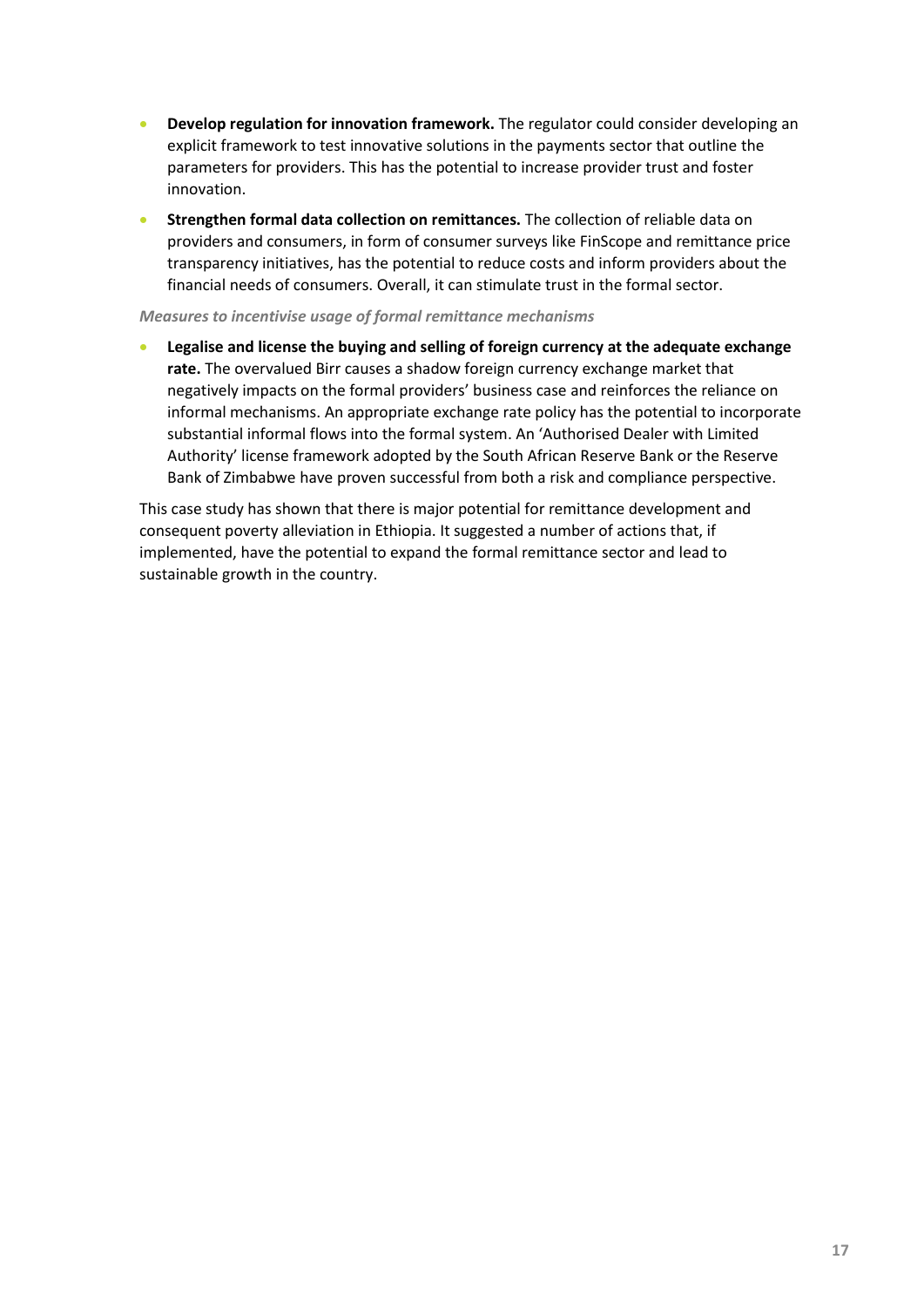## <span id="page-22-0"></span>Bibliography

AFI (2013). *Mobile financial services, basic terminology*. s.l.: s.n.

AfricaNews, 2017. *Ethiopia telecoms monopoly now Africa's largest mobile operator,* s.l.: s.n.

APANews, 2017. *Ethiopia: All banks to switch to e-payment,* s.l.: s.n.

CapitalBusiness, 2018. *Kenya has 250,000 credit cards compared to 10m debit cards,* s.l.: s.n.

Central Bank of Kenya, 2018. *Number of ATMs, ATM Cards, & POS Machines,* s.l.: s.n.

CIA, 2017. *The World Factbook,* s.l.: s.n.

CivilsOnline, 2018. *Ethiopia invests millions into road infrastructure,* s.l.: s.n.

Cooper, B., Rusare, M., van der Linden, A. & Ferreira, M., 2018. *Biometrics and financial inclusion,* s.l.: Cenfri, FSDA.

ESAAMLG, 2015. *Mutual Evaluation Report,* s.l.: s.n.

FATF, 2018. *Improving Global AML/CFT Compliance,* s.l.: s.n.

Findex, 2017. *The Global Findex Database 2017.* [Online] Available at: https://globalfindex.worldbank.org/ [Accessed 3 September 2018].

FinMark Trust, 2018. *FinScope*, s.l.: s.n.

FSDA, 2016. *Reducing costs and scaling up service provision for remittance flows from the UK to Africa,* s.l.: s.n.

Gaukler, C., 2016. *Baseline Assessment Report,* s.l.: ACP EU Migration Action.

Geda, A., 2006. *The Structure and Performance of Ethiopia's Financial Sector in the Pre- and Post-Reform Period with a Special Focus on Banking,* s.l.: UNU-WIDER.

Geda, A., Addison, T. & Alemu, G., 2017. *The Current State of Ethiopian Financial Sector and Its Regulation,* s.l.: Department of Economics, Addis Ababa University.

Geda, A. & Irving, J., 2012. *Remittance Markets in Africa: Ethiopia,* s.l.: The World Bank.

Geda, A., Tafere, K. & Amedu, M., 2011. *Remittance and Remittance Service Providers in Ethiopia,* s.l.: Institute of African Economic Studies.

GSMA, 2017. *The Mobile Eoconomy: Sub-Saharan Africa,* s.l.: s.n.

Hasan, A. A. & Batra, G., 2018. *Performance Analysis of Microfinance Institutions in Ethiopia,*  s.l.: International Journal of Business and Management Invention (IJBMI).

Hougaard, C., 2008. *The landscape of remittances in Zambia.* [Online] Available at:

http://cenfri.org/documents/Remittances/2008/Zambia\_remittances\_doc\_Sep%202008.pdf

ID4D, 2016. *Country Diagnostic: Ethiopia,* s.l.: International Bank for Reconstitution and Development/The World Bank.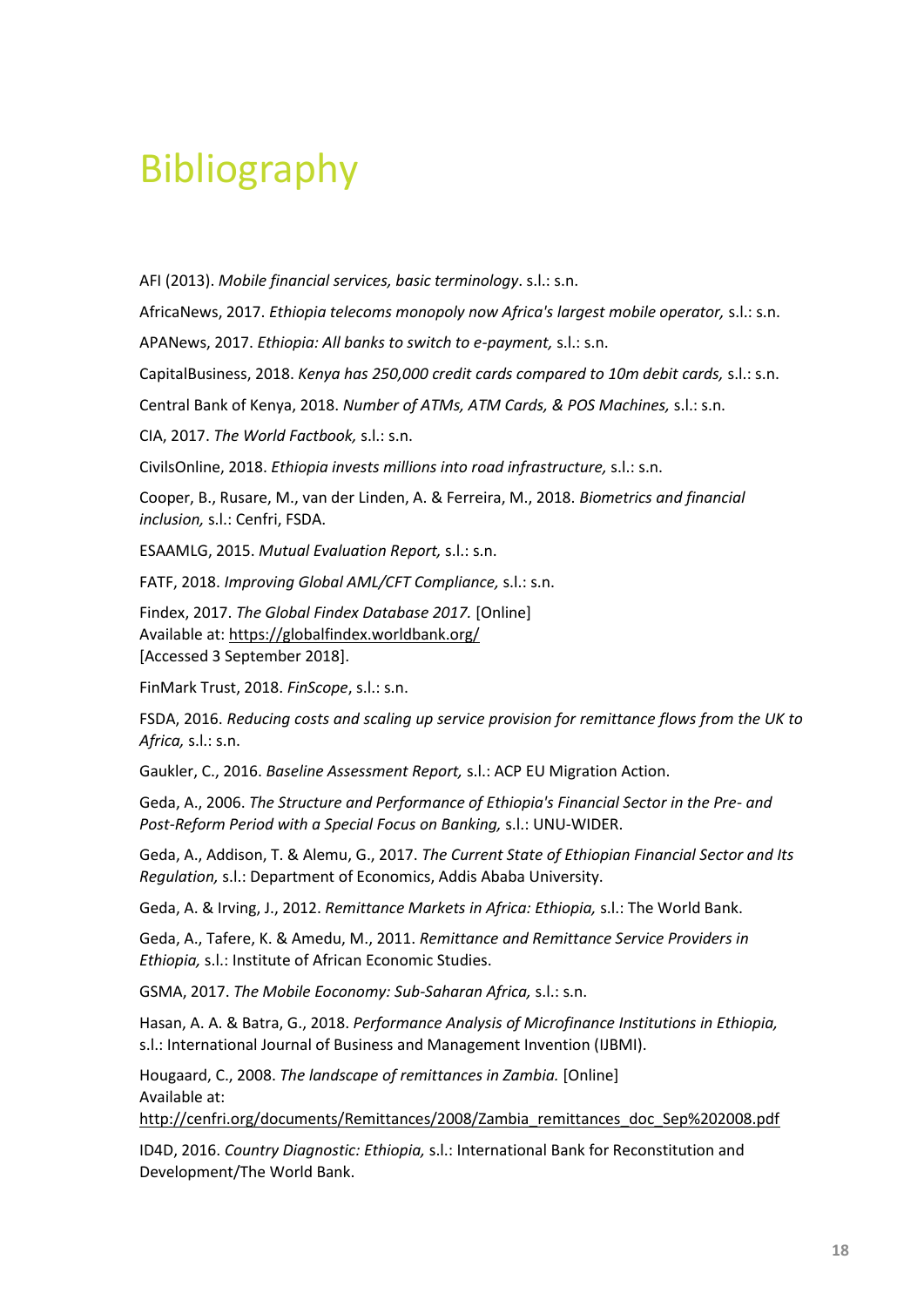IFC, 2016. *Mobile money scoping: country report Ethiopia,* s.l.: s.n.

International Organisation for Migration, 2005. *XIX. The Millenium Development Goals (MDGs) and Migration.* [Online]

Available at: http://www.un.org/esa/population/publications/PopAspectsMDG/18\_IOM.pdf

Internet Live Stats, 2018. *Ethiopia Internet Users,* s.l.: s.n.

Isaacs, L., 2017. *Scaling up formal remittances to Ethiopia,* s.l.: IOM.

ISO 20022 Education and Promotion Work Group, 2016. *Understanding ISO 20022: A Resource Guide for Financial Institutions, Corporations, and the Public,* s.l.: ISO 20022 Education and Promotion Work Group of the Remittance Coalition's Vendor Forum.

Lencho, T. R., 2017. *The Potential Contribution of Ethiopian Diaspora in Development: The Presenting Absent Partners,* s.l.: Humanities and Social Sciences.

NBE, 2017a. *2016/2017 Annual report,* s.l.: s.n.

NBE, 2017b. *National Financial Inclusion Strategy,* s.l.: s.n.

Rees, M., 2018. *Mobile money: Where Ethiopia leads Europe,* s.l.: Medium.

SWIFT, 2010. *Company profile,* s.l.: s.n.

UN Habitat, 2017. *The Statae of Addis Ababa,* s.l.: s.n.

UNDP, 2018. *Ethiopia's Progress Towards Eradicating Poverty,* s.l.: s.n.

UNHCR, 2018. *Ethiopia Country Refugee Response Plan,* s.l.: s.n.

Vargas-Silva, C., 2016. *Remittances Sent to and from Refugees and Internally Displaced Persons,*  s.l.: KNOMAD.

World Bank Remittance Prices Worldwide, 2018. *Price comparison.* [Online] Available at: https://remittanceprices.worldbank.org/en [Accessed 29 August 2018].

World Bank, 2017. *Migration and Remittances Data.* [Online] Available at: http://www.worldbank.org/en/topic/migrationremittancesdiasporaissues/brief/migration-

remittances-data

[Accessed 28 August 2018].

World Bank, 2018. *Ethiopia Overview,* s.l.: s.n.

WSJ, 2014. *How Ethiopia Spies on Its Diaspora Abroad*, s.l.: Wall Street Journal.